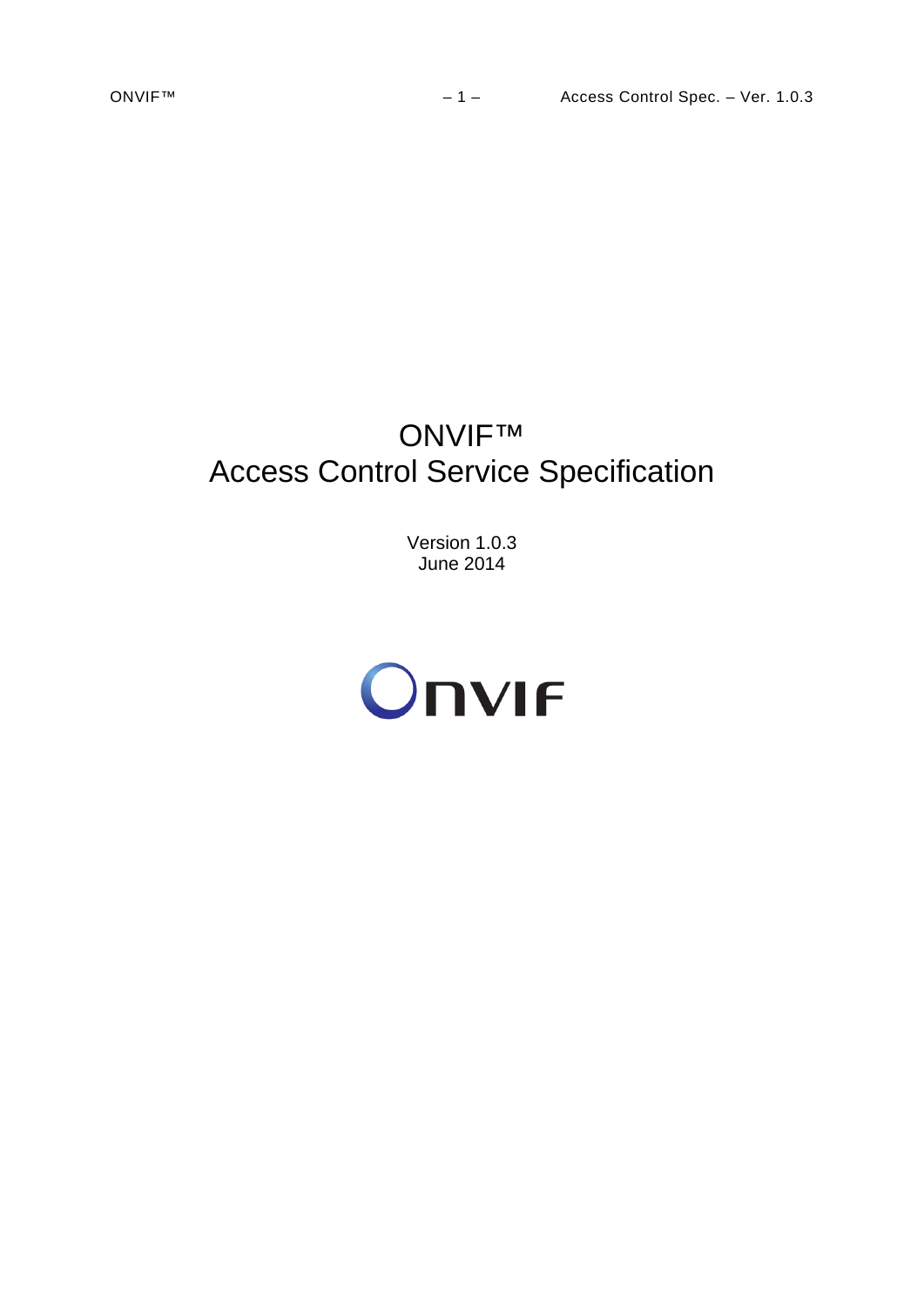2008-2014 by ONVIF: Open Network Video Interface Forum Inc. All rights reserved.

Recipients of this document may copy, distribute, publish, or display this document so long as this copyright notice, license and disclaimer are retained with all copies of the document. No license is granted to modify this document.

THIS DOCUMENT IS PROVIDED "AS IS," AND THE CORPORATION AND ITS MEMBERS AND THEIR AFFILIATES, MAKE NO REPRESENTATIONS OR WARRANTIES, EXPRESS OR IMPLIED, INCLUDING BUT NOT LIMITED TO, WARRANTIES OF MERCHANTABILITY, FITNESS FOR A PARTICULAR PURPOSE, NON-INFRINGEMENT, OR TITLE; THAT THE CONTENTS OF THIS DOCUMENT ARE SUITABLE FOR ANY PURPOSE; OR THAT THE IMPLEMENTATION OF SUCH CONTENTS WILL NOT INFRINGE ANY PATENTS, COPYRIGHTS, TRADEMARKS OR OTHER RIGHTS.

IN NO EVENT WILL THE CORPORATION OR ITS MEMBERS OR THEIR AFFILIATES BE LIABLE FOR ANY DIRECT, INDIRECT, SPECIAL, INCIDENTAL, PUNITIVE OR CONSEQUENTIAL DAMAGES, ARISING OUT OF OR RELATING TO ANY USE OR DISTRIBUTION OF THIS DOCUMENT, WHETHER OR NOT (1) THE CORPORATION, MEMBERS OR THEIR AFFILIATES HAVE BEEN ADVISED OF THE POSSIBILITY OF SUCH DAMAGES, OR (2) SUCH DAMAGES WERE REASONABLY FORESEEABLE, AND ARISING OUT OF OR RELATING TO ANY USE OR DISTRIBUTION OF THIS DOCUMENT. THE FOREGOING DISCLAIMER AND LIMITATION ON LIABILITY DO NOT APPLY TO, INVALIDATE, OR LIMIT REPRESENTATIONS AND WARRANTIES MADE BY THE MEMBERS AND THEIR RESPECTIVE AFFILIATES TO THE CORPORATION AND OTHER MEMBERS IN CERTAIN WRITTEN POLICIES OF THE CORPORATION.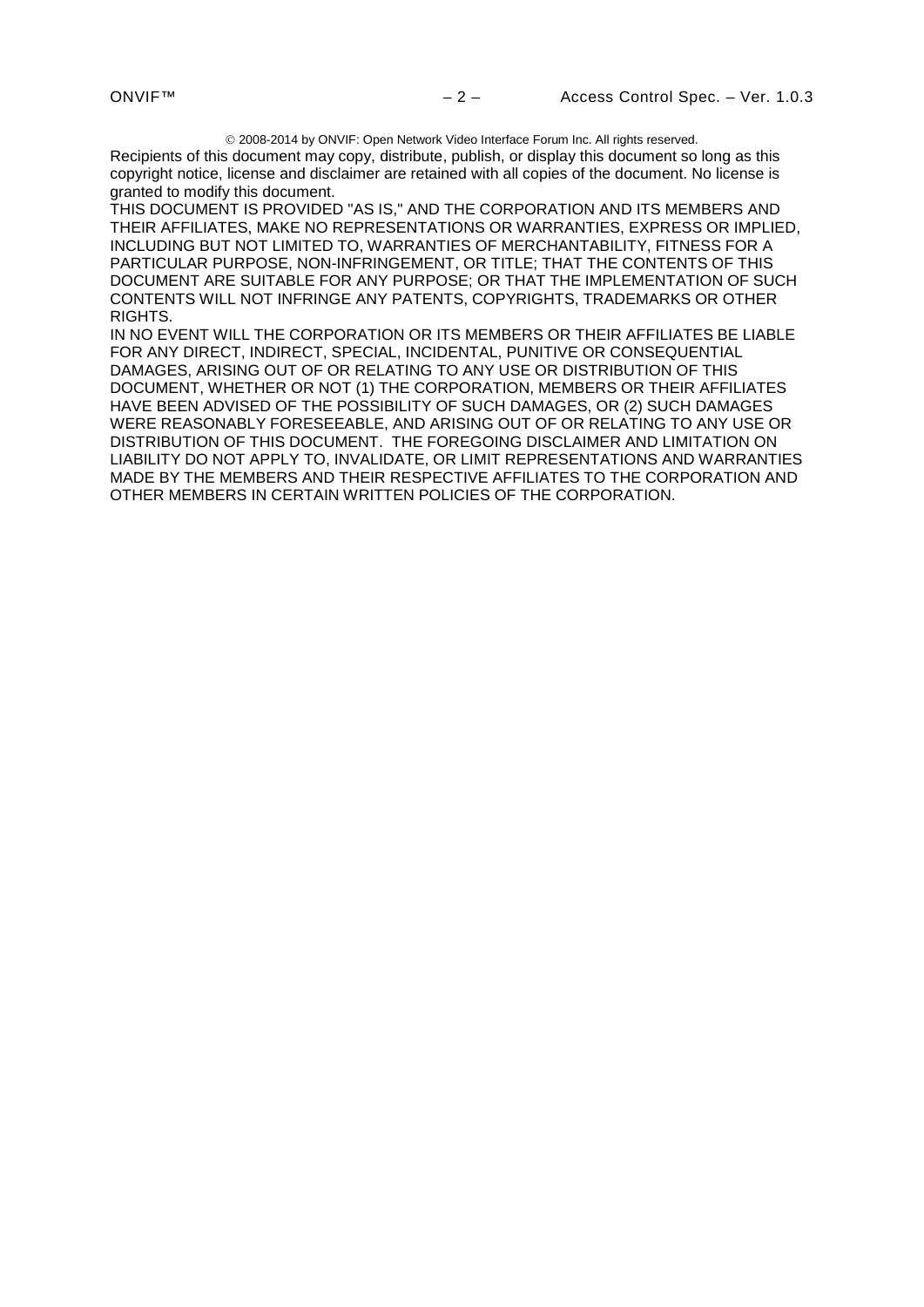# **CONTENTS**

| 1           | <b>Scope</b>    |                              | 6  |
|-------------|-----------------|------------------------------|----|
| 2           |                 | <b>Normative references</b>  | 7  |
| 3           |                 | <b>Terms and Definitions</b> | 7  |
|             | 3.1             |                              |    |
|             | 3.2             |                              |    |
| $\mathbf 4$ | <b>Overview</b> |                              | 9  |
|             | 4.1             |                              |    |
|             | 4.2             |                              |    |
|             | 4.3             |                              |    |
|             | 4.4             |                              |    |
|             | 4.5             |                              |    |
|             | 4.6             |                              |    |
|             | 4.7             |                              |    |
|             | 4.8             |                              |    |
|             | 4.8.1           |                              |    |
|             | 4.8.2<br>4.8.3  |                              |    |
| 5           |                 | <b>Access Control</b>        | 13 |
|             | 5.1             |                              |    |
|             | 5.1.1<br>5.1.2  |                              |    |
|             | 5.2             |                              |    |
|             | 5.2.1           |                              |    |
|             | 5.2.2<br>5.2.3  |                              |    |
|             | 5.3             |                              |    |
|             | 5.3.1           |                              |    |
|             | 5.3.2           |                              |    |
|             | 5.3.3           |                              |    |
|             | 5.4<br>5.4.1    |                              |    |
|             | 5.4.2           |                              |    |
|             | 5.5             |                              |    |
|             | 5.5.1<br>5.5.2  |                              |    |
|             | 5.5.3           |                              |    |
|             | 5.5.4           |                              |    |
| 6           |                 | <b>Notification topics</b>   | 21 |
|             | 6.1<br>6.1.1    |                              |    |
|             | 6.2             |                              |    |
|             | 6.2.1           |                              |    |
|             | 6.2.2           |                              |    |
|             | 6.2.3           |                              |    |
|             | 6.3<br>6.3.1    |                              |    |
|             | 6.3.2           |                              |    |
|             | 6.3.3           |                              |    |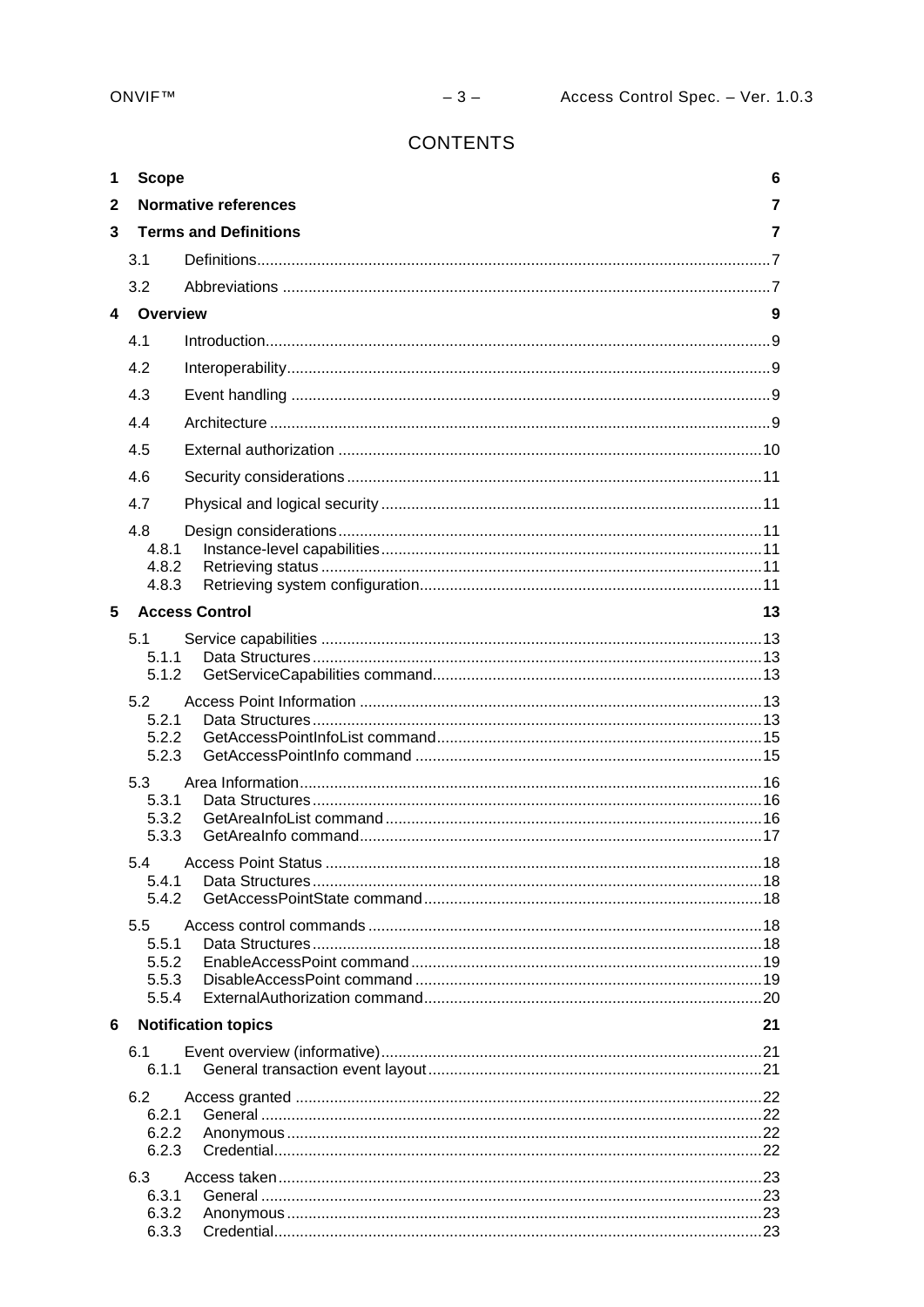| 64                               |    |
|----------------------------------|----|
| 6.4.1                            |    |
| 6.4.2                            |    |
| 6.4.3                            |    |
| 6.5                              |    |
| 6.5.1                            |    |
| 6.5.2                            |    |
| 6.5.3                            |    |
| 6.5.4                            |    |
| 6.6                              |    |
| 6.7                              |    |
| 671                              |    |
| 6.7.2                            |    |
| 6.7.3                            |    |
| 6.7.4                            |    |
| 6.7.5                            |    |
| 6.8                              |    |
| 6.8.1                            |    |
| 6.9                              |    |
| 6.9.1                            |    |
| 6.9.2                            |    |
| <b>Annex A. Revision History</b> | 30 |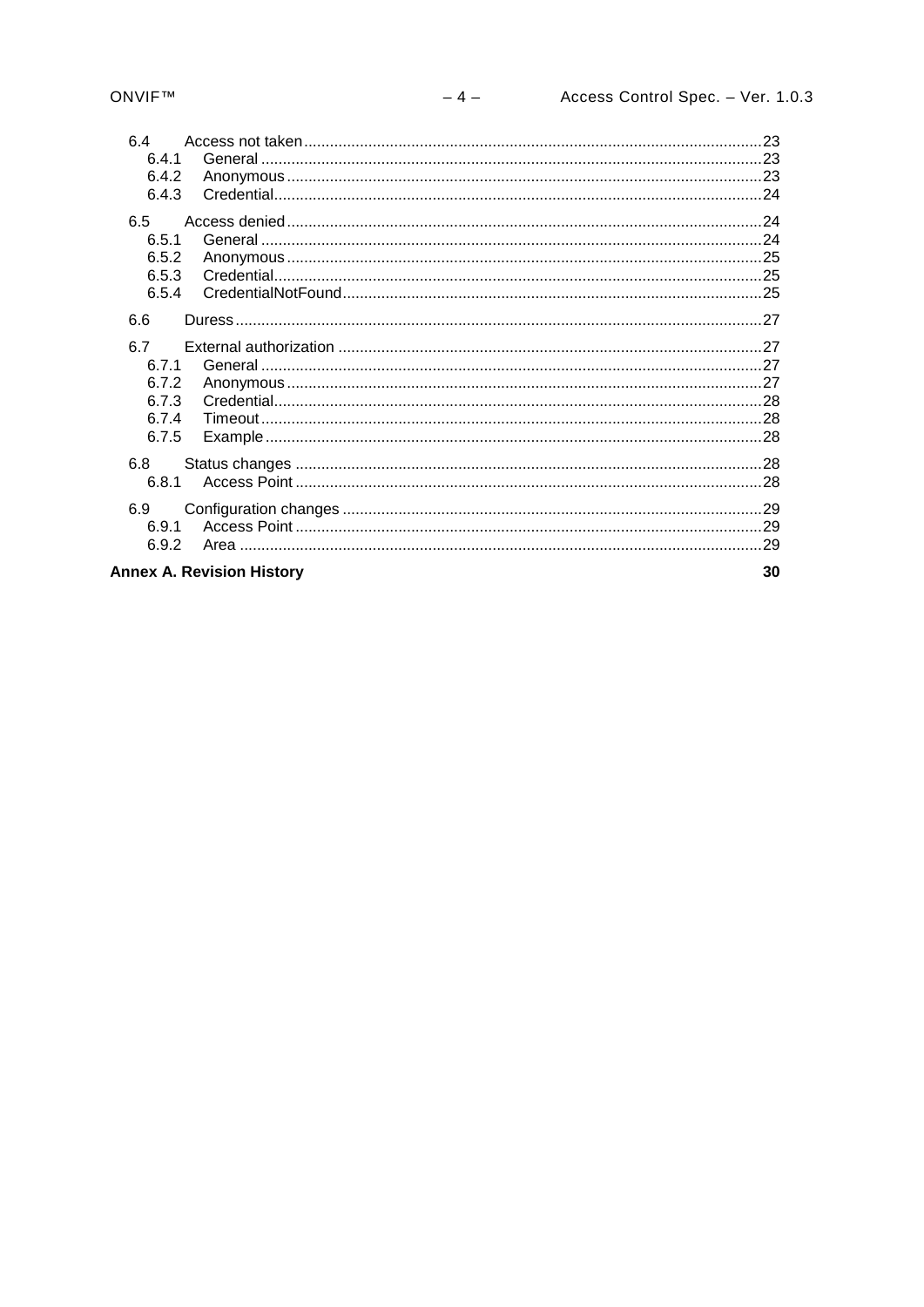# **Contributors**

# Version 1

| Axis Communications AB             | JohanAdolfsson      |
|------------------------------------|---------------------|
| Axis Communications AB             | MarcusJohansson     |
| AxxonSoft                          | YuriTimenkov        |
| Bosch                              | MohaneCaliaperoumal |
| Hirsch Electronics/ Identive Group | RobZivney           |
| Honeywell                          | MarineDrive         |
| Honeywell                          | NeelendraBhandari   |
| <b>PACOM</b>                       | EugeneScully        |
| <b>PACOM</b>                       | SteveBarton         |
| <b>Schneider Electric</b>          | MikeBerube          |
| Siemens Building Technologies      | Klaus Baumgartner   |
| Siemens Building Technologies      | SureshRaman         |
|                                    |                     |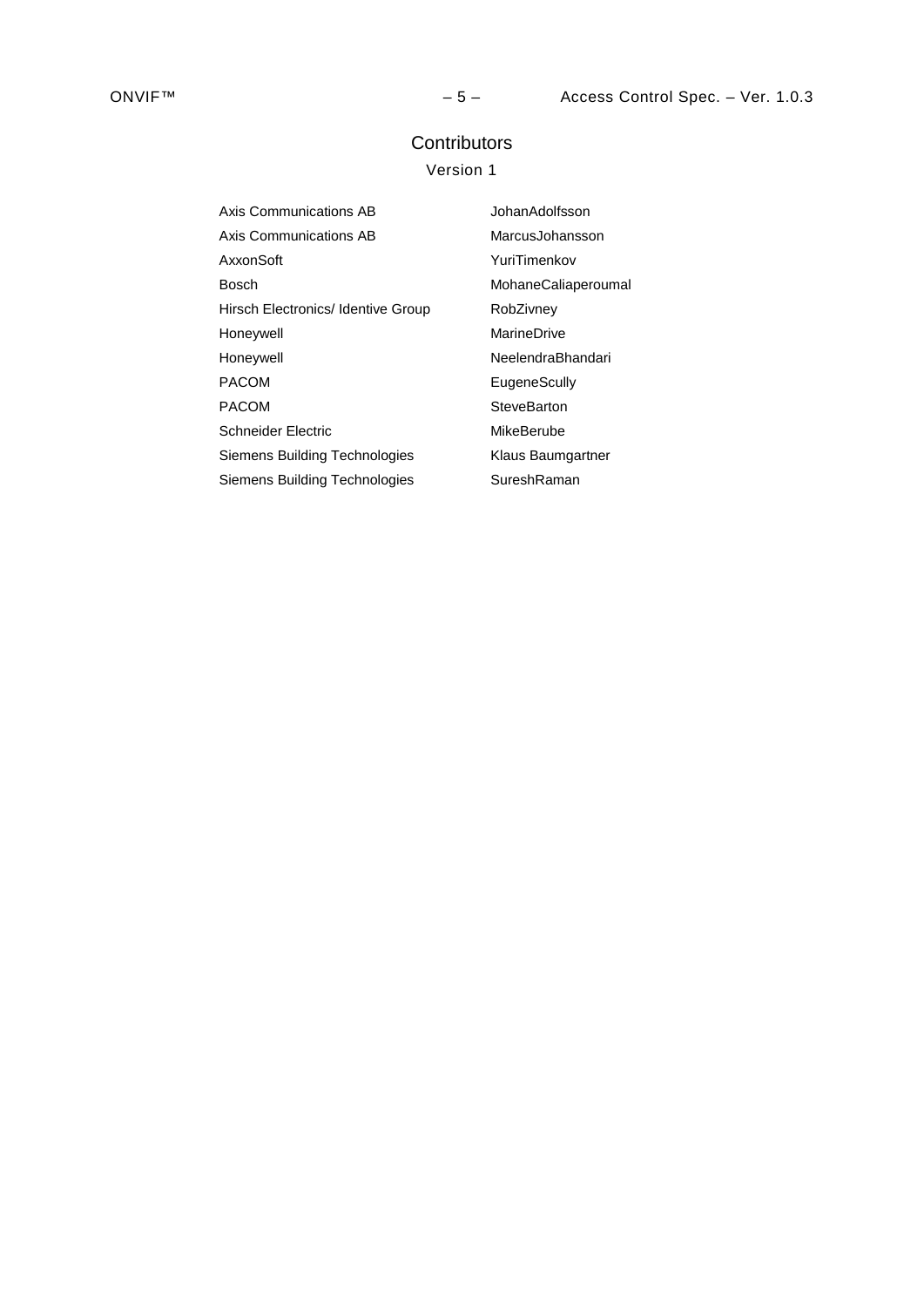# <span id="page-5-0"></span>**1 Scope**

This specification defines the web service interface for interaction with physical access control systems. This includes discovering components and their logical composition and controlling them.

Supplementary dedicated services such as low-level door control, schedule management will be defined in separate documents.

Web service usage and common ONVIF functionality are outside of the scope of this document. Please refer to the ONVIF core specification for more information.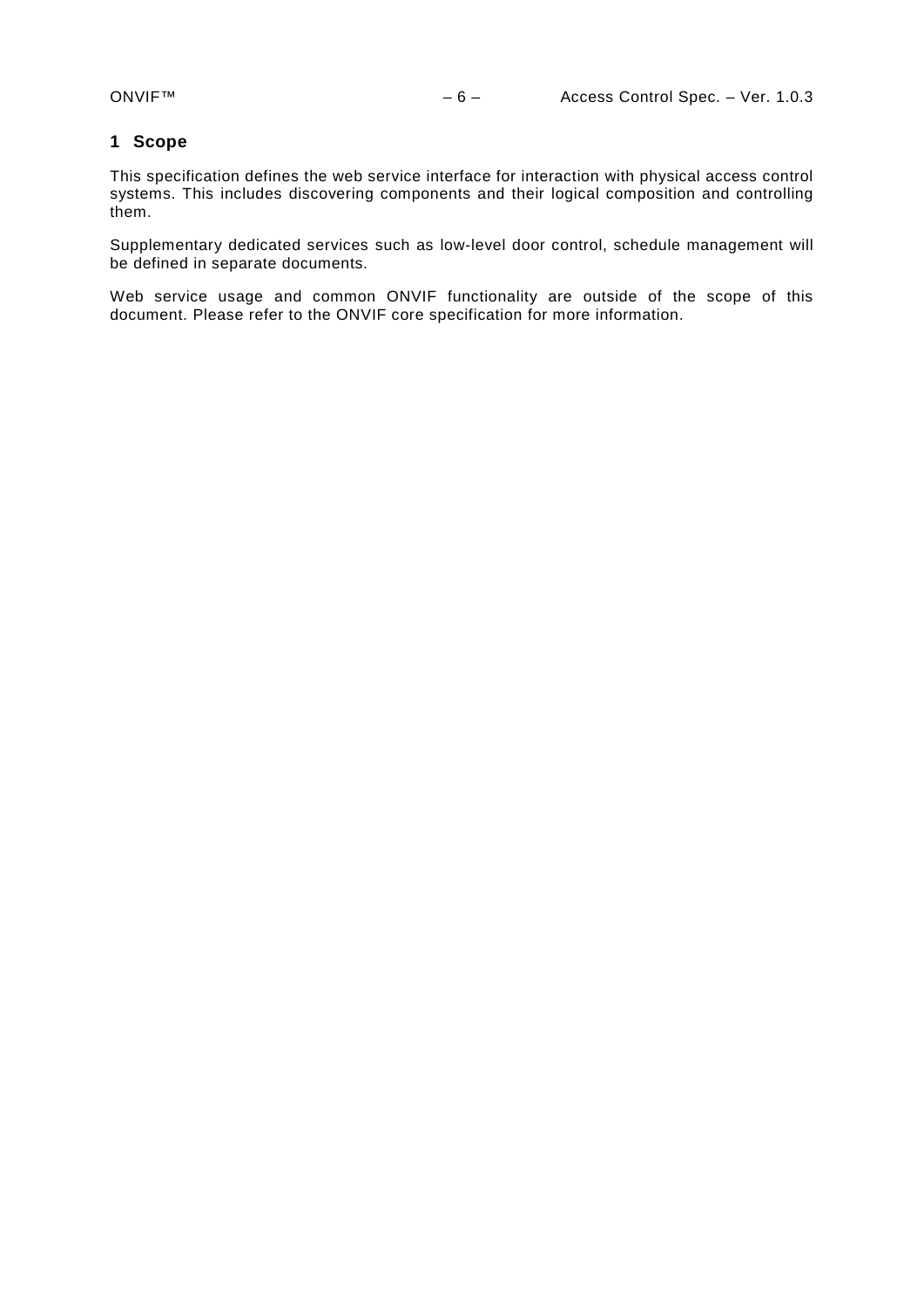.

# <span id="page-6-0"></span>**2 Normative references**

ONVIF Core Specification

[<http://www.onvif.org/specs/core/ONVIF-Core-Spec-v220.pdf>](http://www.onvif.org/specs/core/ONVIF-Core-Spec-v220.pdf)

# <span id="page-6-1"></span>**3 Terms and Definitions**

# <span id="page-6-2"></span>**3.1 Definitions**

| <b>Access Controller</b>    | From ONVIF perspective, it is a device or system implementing at least the<br>Access Control Service. Often, it is a microprocessor based circuit board that<br>manages access to a secure area. The controller receives information that it<br>uses to determine through which doors and at what times cardholders are<br>granted access to secure areas. Based on that information, the controller can<br>lock/unlock doors, sound alarms, and communicate status to a host computer. |  |  |  |
|-----------------------------|-----------------------------------------------------------------------------------------------------------------------------------------------------------------------------------------------------------------------------------------------------------------------------------------------------------------------------------------------------------------------------------------------------------------------------------------------------------------------------------------|--|--|--|
| <b>Access Point</b>         | A logical composition of a physical door and ID point(s) controlling access in<br>one direction.                                                                                                                                                                                                                                                                                                                                                                                        |  |  |  |
| <b>Access Point Disable</b> | If an access point is disabled, it will not be considered in the decision making<br>process and no commands will be issued from that access point to the Door<br>configured for that access point. When an access point is disabled, the<br>associated ID Point may or may not be disabled or shut down. Clients may still<br>be able to command the Door Controller to control associated door even though<br>that door is also referenced by a disabled access point.                 |  |  |  |
| Credential                  | A physical/tangible object, a piece of knowledge, or a facet of a person's<br>physical being, that enables an individual access to a given physical facility or<br>computer-based information system.                                                                                                                                                                                                                                                                                   |  |  |  |
| <b>Credential Number</b>    | A sequence of bytes uniquely identifying a credential at an Access Point.                                                                                                                                                                                                                                                                                                                                                                                                               |  |  |  |
| Door                        | A physical door, barrier, turnstile, etc. which can be controlled remotely and<br>restricts access between two areas. A door is usually equipped with an<br>electronic lock and a door monitor.                                                                                                                                                                                                                                                                                         |  |  |  |
| <b>Door Controller</b>      | From ONVIF perspective, it is a device or system implementing at least the<br>Door Control Service, but not the Access Control Service. Often, it is a<br>microprocessor based circuit board that manages Door Locks and/or Door<br>Monitors for one or more Doors.                                                                                                                                                                                                                     |  |  |  |
| Door Lock                   | A device that secures a door to prevent access, except when explicitly allowed<br>by the access control system. Lock types include electromagnet, electric strike,<br>etc.                                                                                                                                                                                                                                                                                                              |  |  |  |
| <b>Door Monitor</b>         | Also known as Door Contact Sensor                                                                                                                                                                                                                                                                                                                                                                                                                                                       |  |  |  |
| <b>Duress</b>               | Forcing a person to provide access to a secure area against that person's<br>wishes.                                                                                                                                                                                                                                                                                                                                                                                                    |  |  |  |
| <b>ID</b> Point             | A device that converts reader signals to protocols recognized by an<br>authorization engine. It can be card reader, REX, biometric reader etc.                                                                                                                                                                                                                                                                                                                                          |  |  |  |

# <span id="page-6-3"></span>**3.2 Abbreviations**

ACMS Access Control Management System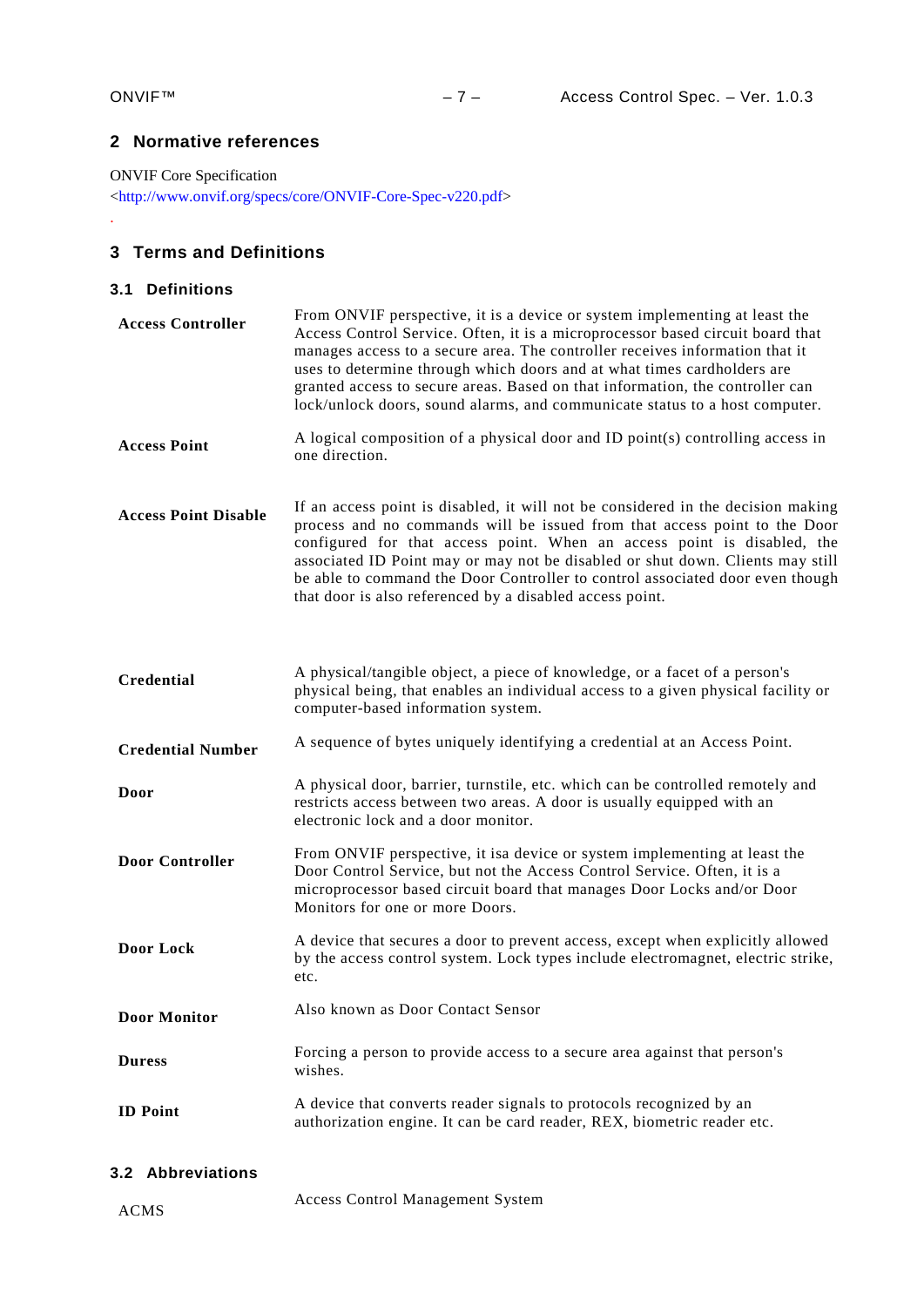| <b>BMS</b>  | <b>Building Management System</b>               |
|-------------|-------------------------------------------------|
| <b>DCU</b>  | Door Control Unit                               |
| <b>HTTP</b> | <b>Hypertext Transfer Protocol</b>              |
| <b>PACS</b> | Physical Access Control System                  |
| <b>PSIM</b> | <b>Physical Security Information Management</b> |
| <b>REX</b>  | Request To Exit                                 |
|             | <b>Transport Layer Security</b>                 |
| <b>TLS</b>  | Video Management System                         |
| <b>VMS</b>  |                                                 |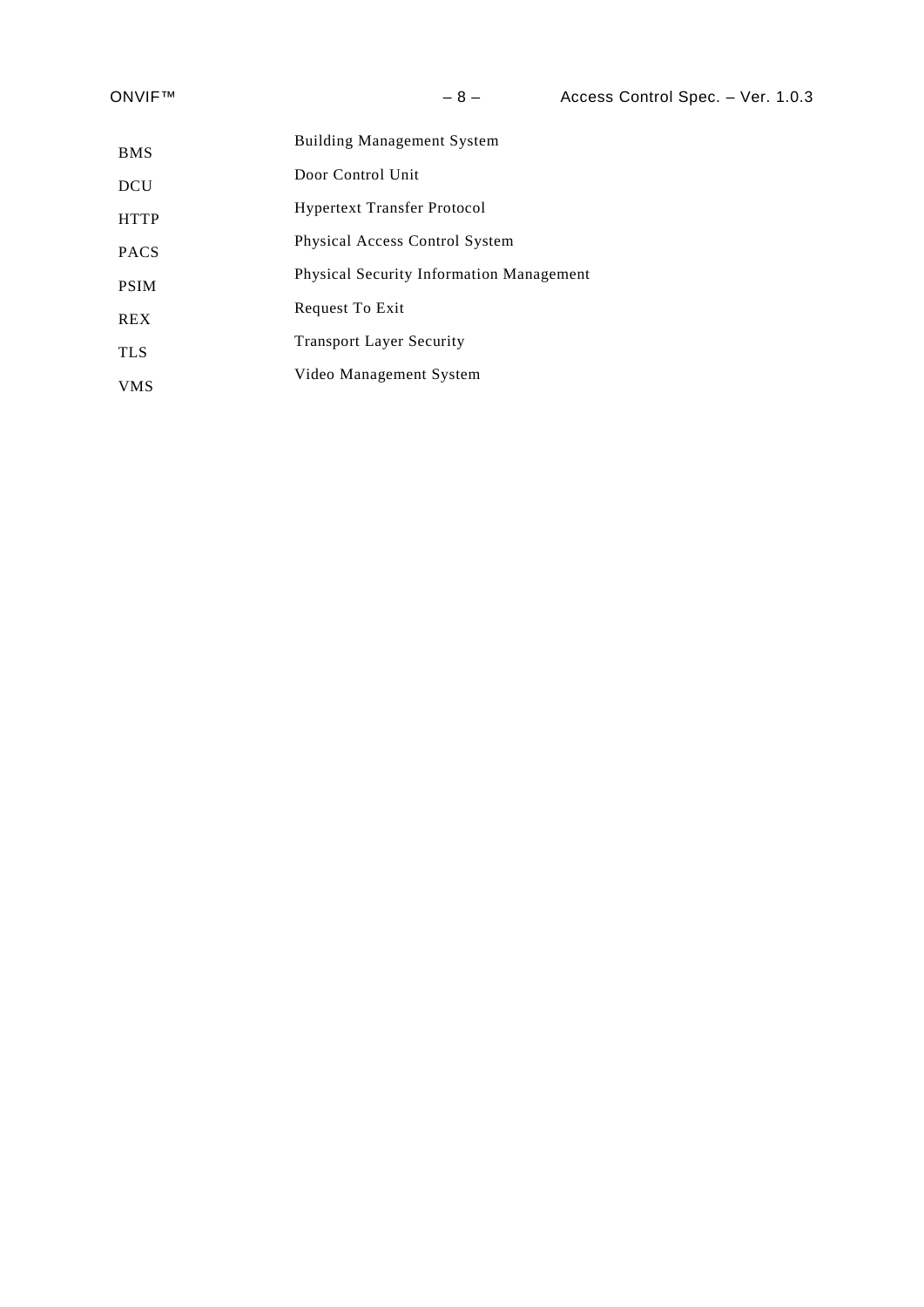# <span id="page-8-0"></span>**4 Overview**

# <span id="page-8-1"></span>**4.1 Introduction**

This specification provides interfaces to enable integration of physical security equipment with other devices (e.g., video cameras) and systems (e.g., video monitoring system, PSIM, BMS etc.).

The standard specifies only the data and control flow between a client and the ONVIF services without reference to any physical device as the services required to implement an ONVIF compliant PACS can be not necessarily implemented on a single device (i.e., all services can be run on a control panel, event aggregator software on PC, etc.).

The standard does not define internal communication between an Access Controller and its components if they are implemented on a single device. However, future versions may provide interfaces to integrate these parts from different vendors.

#### <span id="page-8-2"></span>**4.2 Interoperability**

The ONVIF specification provides new interoperability opportunities by separating configuration from control and monitoring. In traditional systems, the central management system pushes all configurations data to devices on startup and expects that this configuration data is not changed by other clients. Instead, each ONVIF client shall expect that all information is stored on end-devices and can be changed by others.

ONVIF PACS relies on Service-Oriented Architecture principles. This allows installations where different components can be replaced or updated independently.

# <span id="page-8-3"></span>**4.3 Event handling**

Event handling is a crucial part of Access Control operations. In addition to real-time event delivery ONVIF provides the means for accessing stored events on the edge to deliver them if connection is lost.

Events are divided into 3 groups depending on their origin and purpose:

- 1. Configuration change events. These events are provided to achieve interoperability between several clients that control a single device simultaneously.
- 2. Transaction events. The core functionality of PACS that provides daily monitoring of all access events, including access granted events designed to notify clients about all detailed information (who, when and probably where have passed) on every particular access granted event, access denial events (that may or may not contain reason information), etc.
- 3. Alarms and faults events. These events provide health status monitoring allowing operators take action in case of hardware failure, intrusion or other suspicious activity.

Please refer to ONVIF Core specification for details on event delivery mechanism and section 6 for the list of events defined by this document.

#### <span id="page-8-4"></span>**4.4 Architecture**

The ONVIF specification does not mandate any specific physical device layout. The scheme provided below is not intended to be taken as a pattern but to serve as a reference for better understanding of the given specification. Based on the definitions below, different physical configurations of an access controlled door are possible.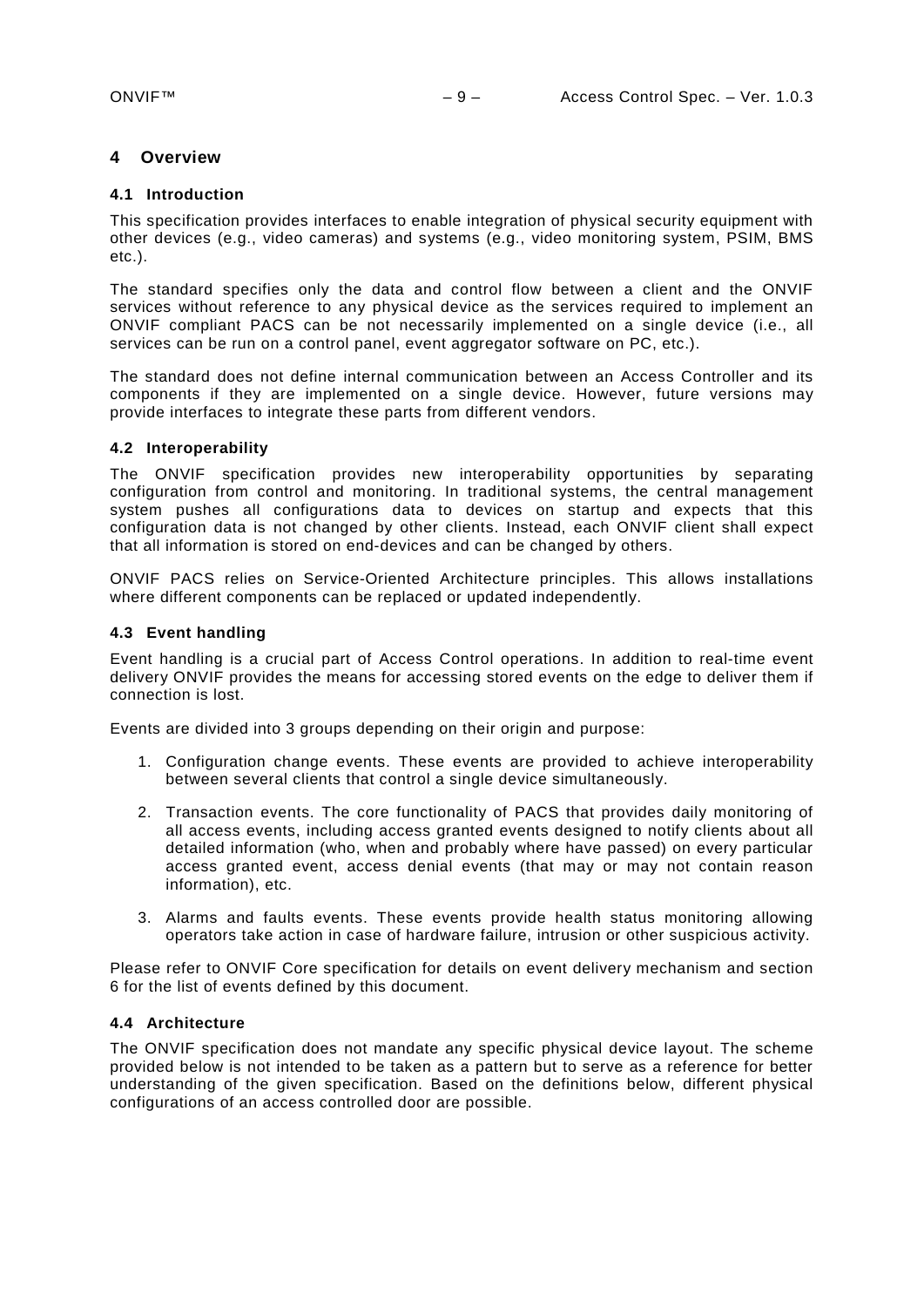

# **Figure 1. A typical access controller door**

A door that is controlled by a physical access control system is equipped with the following devices:

- An access controller that provides connections for card reader, door sensor, door lock and additional digital inputs and outputs. This panel enables the software to interact with the physical devices. Sometimes these panels also contain storage and local intelligence to provide an offline functionality, so that the door will work as expected, even if there is no management system above available.
- A card reader that is able to read the identification data from a credential. In most cases a card reader is only mounted at the outer (unsecure) side of the door. If the system monitors when somebody is leaving an area, a card reader will be mounted on both sides of the door.
- A door monitor that signals the control panel, that the door is open or closed.
- A magnetic door lock that locks the door the most of the time and that can be engaged by the control panel to release the door, in case an authorized credential is recognized.
- (Optional) a camera that shows the person waiting for the door to be opened.

A logical composition of a physical door and an ID point (reader, REX etc.) which allows authentication and passage in one direction is referred to as an access point in this specification. A door can belong to multiple access points at the same time. A typical case is one access point for entry and another for exit, both referencing the same door.

# <span id="page-9-0"></span>**4.5 External authorization**

External authorization is a feature used to take access decisions for an access point outside the access controller. External authorization entails but is not limited to a policy within the access controller where the access controller delegates the access decisions to an outside entity such as a guard or ACMS.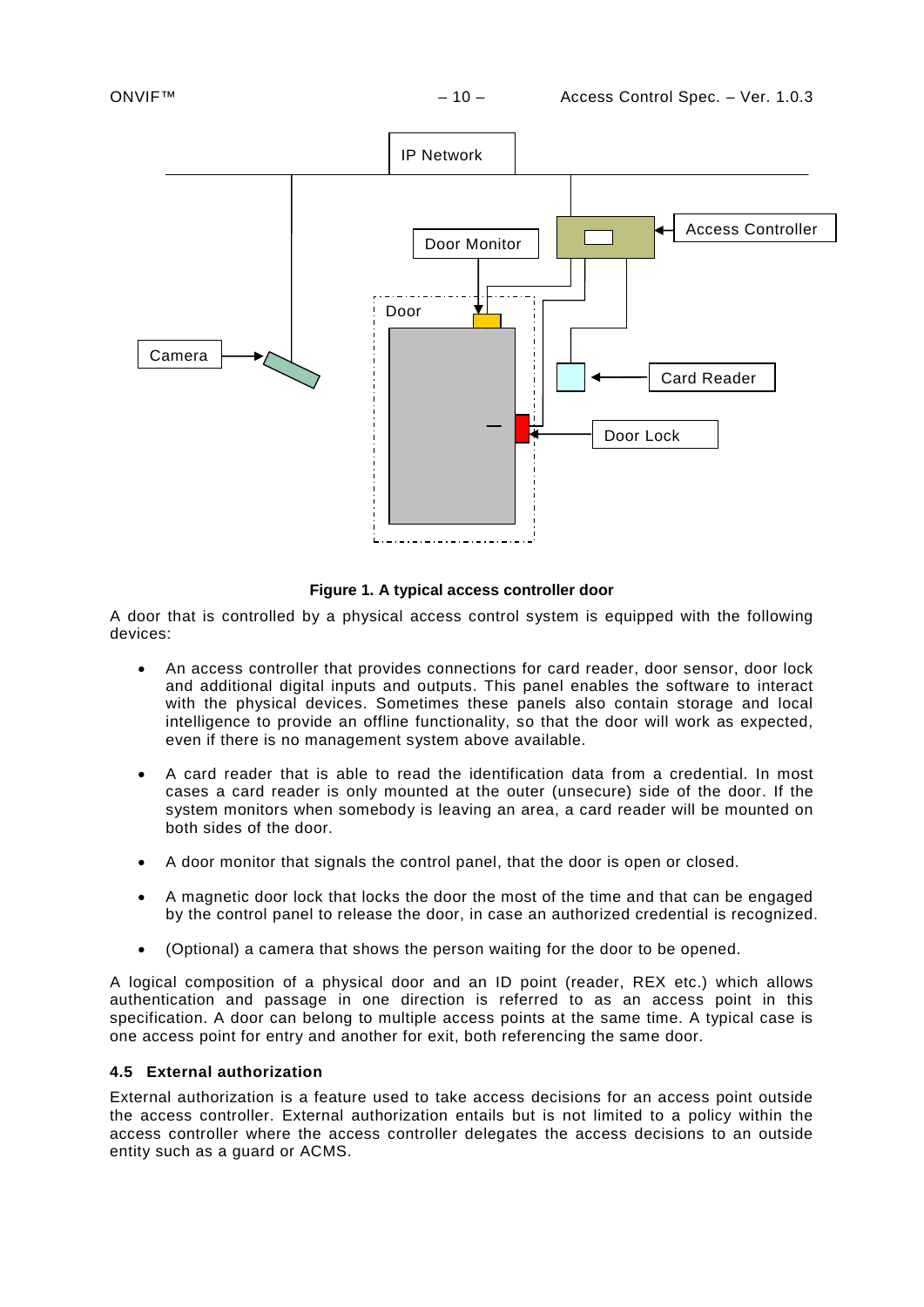#### <span id="page-10-0"></span>**4.6 Security considerations**

Thespecification assumes possibility of building PACS systems interacting on device level. This implies more security consideration than regular client-server interaction. ONVIF Core specification defines several mechanisms to achieve this. They include, but are not limited to

- TLS for transport encryption
- HTTP and WS-Security for client authentication
- User management and Access Policies for client authorization
- IEEE 802.1X certificate management for server authentication and spoofing protection.

Please refer to the respective whitepapers and specifications for more information.

#### <span id="page-10-1"></span>**4.7 Physical and logical security**

This specification distinguishes two types of security:

- Physical security prevents unauthorized personnel, attackers or accidental intruders from physically accessing a building, room or etc.
- Logical security protects information and restricts access to managing equipment.

#### <span id="page-10-2"></span>**4.8 Design considerations**

#### <span id="page-10-3"></span>**4.8.1 Instance-level capabilities**

A single PACS device may have diverse components of the same type. For example, a controller may operate two doors: one at the entrance to the building which has secure locking, monitoring and alarm abilities, and the other one is internal which can be only locked and unlocked.

Therefore, capabilities can be divided into 2 groups:

- Overall service capabilities;
- Capabilities for a particular entity in the service. It can also work in conjunction with GetEventProperties function to provide finer control over system.

Please refer to section [5.1](#page-12-1) for more information.

## <span id="page-10-4"></span>**4.8.2 Retrieving status**

The PACS family of ONVIF services defines 2 parallel mechanisms for retrieving status information for most entities:

- Get*<Entity>*State functions return a cumulative snapshot of the current state, operating mode and other run-time information.
- The Event Service returns up-to-date and consistent states of entities. Each entity provides a set of events (usually one per each field in the State type) to notify a client about status changes. As far as these events are property events, a client receives the currentstate whenever a new subscription is initialized.

#### <span id="page-10-5"></span>**4.8.3 Retrieving system configuration**

The PACS family of ONVIF services defines several Get-functions that can return data incrementally. These functions allow the processing ofa large number of entities even though resources are highly constrained.

To return data incrementally, these functions make use of a parameter called StartReference. StartReference is a device internal identifier used to continue fetching data from the last position, and allows a client to iterate over a large dataset in smaller chunks. The device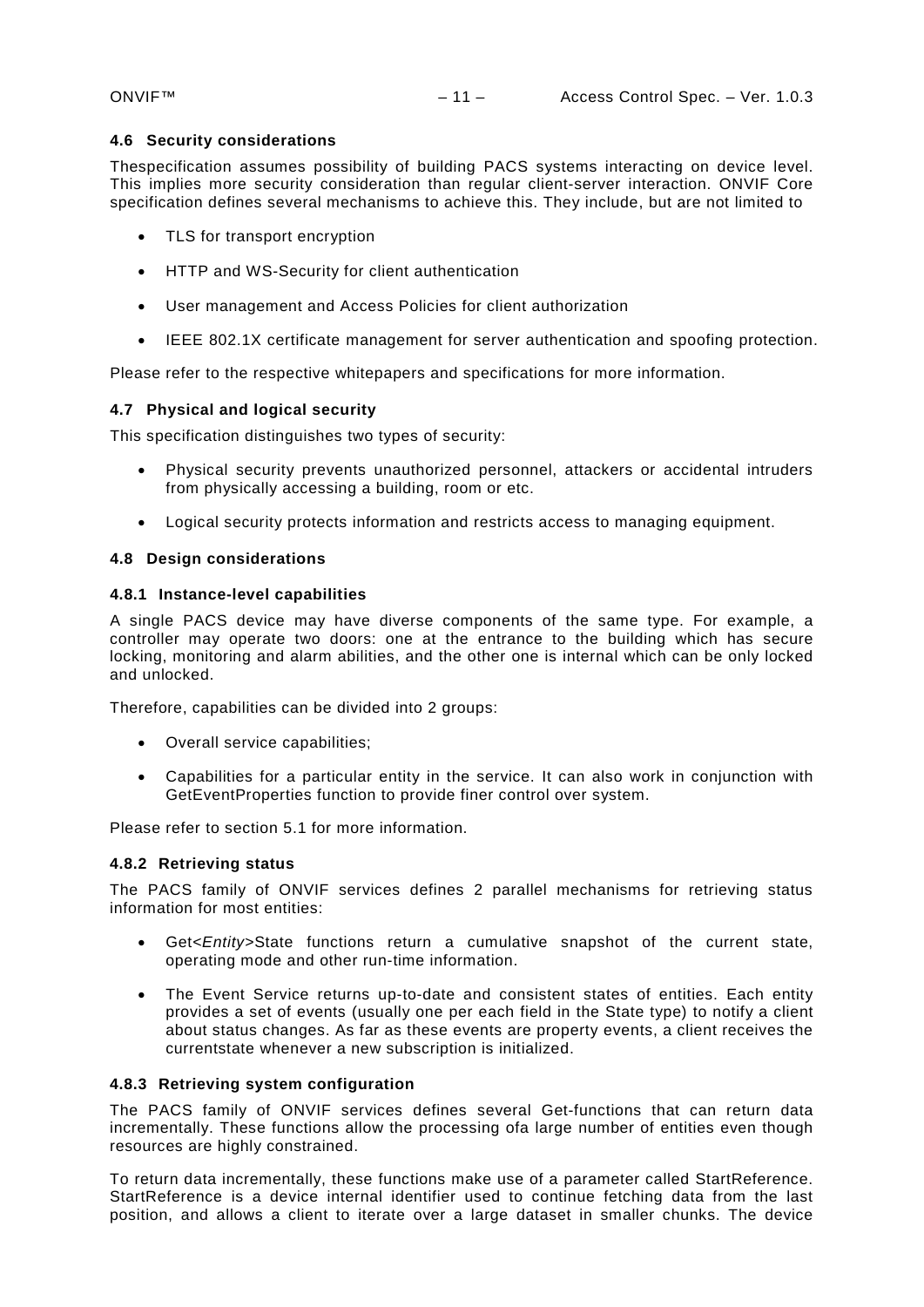handles a reasonable number of different StartReferences at the same time and they live for a reasonable time so that clients are able to fetch complete datasets.

An ONVIF compliant client always passes the value returned from a previous request to continue fetching data. Client do not use the same reference more than once.

For example, the StartReference can be incrementing start position number or underlying database transaction identifier.

The returned NextStartReferenceis used as the StartReference parameter in successive calls, and may be changed by device in each call.

The following pseudo-code demonstrates how information about all Access Points can be obtained from a device:

```
StartRef = null
do {
Response = GetAccessPointInfoList(StartReference = StartRef)
if (Response.AccessPointInfo != null) {
AllAccessPoints.Append(Response.AccessPointInfo)
}
StartRef = Response.NextStartReference
} while (StartRef != null)
```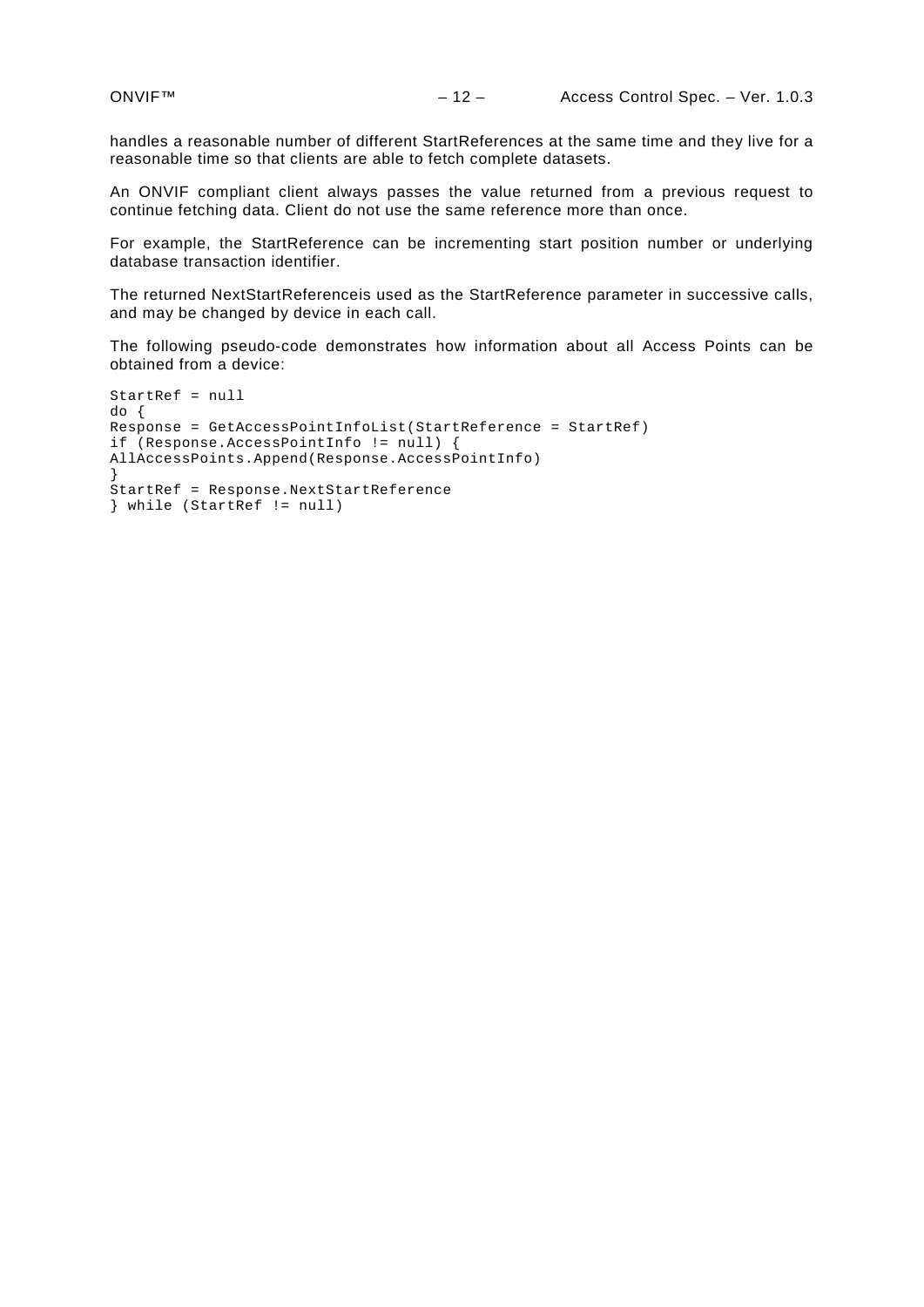# <span id="page-12-0"></span>**5 Access Control**

This service offers commands to retrieve status information and to control AccessPoint instances.

# <span id="page-12-1"></span>**5.1 Service capabilities**

# **5.1.1 General**

An ONVIF compliant device shall provide service capabilities in two ways:

- 1. With the GetServices method of Device service when IncludeCapability is true. Please refer to the ONVIF Core Specification for more details.
- 2. With the GetServiceCapabilities method.

# <span id="page-12-2"></span>**5.1.2 Data Structures**

# **5.1.2.1 ServiceCapabilities**

The service capabilities reflect optional functionality of a service. The information is static and does not change during device operation. The following capabilities are available:

• **MaxLimit**

The maximum number of entries returned by a single Get<Entity>List or Get<Entity>request. The device shall never return more than this number of entities in a single response.

# <span id="page-12-3"></span>**5.1.3 GetServiceCapabilities command**

This operation returns the capabilities of the Access Control service. A device shall support this command.

| <b>GetServiceCapabilities</b>                                                       | Access Class: PRE AUTH      |                                                                                                                                                                                                     |
|-------------------------------------------------------------------------------------|-----------------------------|-----------------------------------------------------------------------------------------------------------------------------------------------------------------------------------------------------|
| Message name                                                                        | <b>Description</b>          |                                                                                                                                                                                                     |
| GetServiceCapabilitiesRequest                                                       | This message shall be empty |                                                                                                                                                                                                     |
| This message contains:<br>$\bullet$<br>GetServiceCapabilitiesResponse<br>structure. |                             | "Capabilities": The capability response message<br>contains the requested Access Control service<br>capabilities using a hierarchical XML capability<br>Tac:ServiceCapabilities Capabilities [1][1] |

#### **Table 1: GetServiceCapabilities command**

#### <span id="page-12-4"></span>**5.2 Access Point Information**

# <span id="page-12-5"></span>**5.2.1 Data Structures**

#### **5.2.1.1 AccessPointInfo**

The AccessPointInfo structure contains basic information about an AccessPoint instance. An AccessPoint defines an entity a Credential can be granted or denied access to. The AccessPointInfo provides basic information on how access is controlled in one direction for a door (from which area to which area).

Multiple AccessPoints may cover the same Door. A typical case is one AccessPoint for entry and another for exit, both referencing the same Door.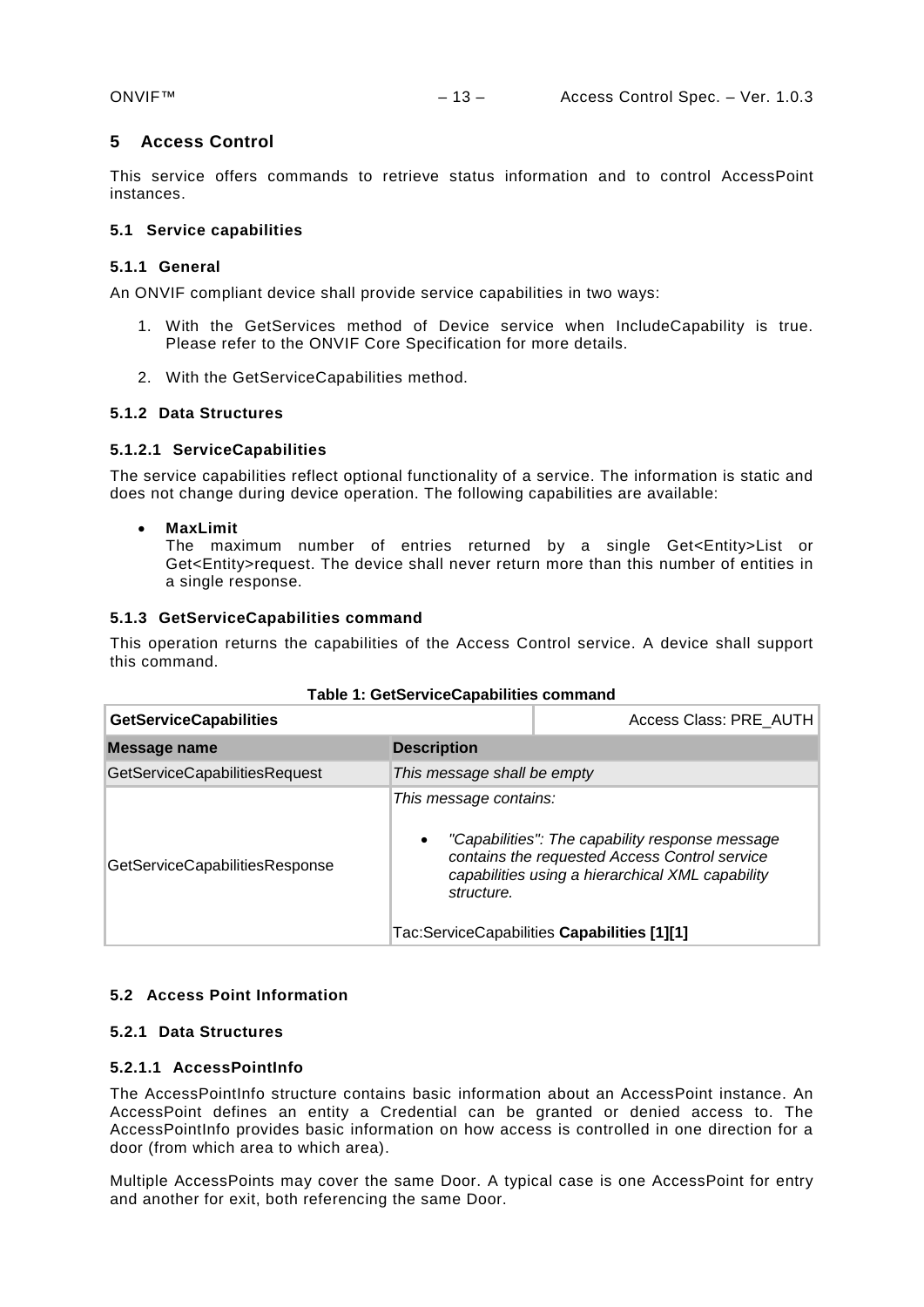A device shall provide the following fields for each AccessPoint instance:

• **token**

A service-unique identifier of the AccessPoint.

• **Name**

A user readable name. It shall be up to 64 characters.

• **Entity**

Reference to the entity used to control access; the entity type may be specified by the optional EntityType field explained below but is typically a Door.

• **Capabilities**

The capabilities for the AccessPoint.

To provide more information,the device may include the following optional fields:

• **Description**

Optional user readable description for the AccessPoint. It shall be up to 1024 characters.

• **AreaFrom**

Optional reference to the Area from which access is requested.

• **AreaTo**

Optional reference to the Area to which access is requested.

• **EntityType**

Optional entity type; if missing, a Door type as defined by the ONVIF DoorControl service should be assumed. This can also be represented by the Qname value "tdc:Door" – where tdc is the namespace of the Door Control service: ["http://www.onvif.org/ver10/doorcontrol/wsdl"](http://www.onvif.org/ver10/doorcontrol/wsdl). This field is provided for future extensions; it will allow an AccessPoint being extended to cover entity types other than Doors as well.

# **5.2.1.2 AccessPointCapabilities**

The AccessPoint capabilities reflect optional functionality of a particular physical entity. Different AccessPoint instances may have different set of capabilities. This information may change during device operation, e.g. if hardware settings are changed. The following capabilities are available:

#### • **DisableAccessPoint**

Indicates whether or not this AccessPoint instance supports EnableAccessPoint and DisableAccessPointcommands.

• **Duress**

Indicates whether or not this AccessPoint instance supports generation of duress events.

#### • **AnonymousAccess**

Indicates whether or not this AccessPoint has a REX switch or other input that allows anonymous access.

#### • **AccessTaken**

Indicates whether or not this AccessPoint instance supports generation of AccessTaken and AccessNotTaken events. If AnonymousAccessandAccessTaken are both true, it indicates that the Anonymous versions of AccessTaken and AccessNotTaken are supported.

#### • **ExternalAuthorization**

Indicates whether or not this AccessPoint instance supports the ExternalAuthorization operation and the generation of Request events.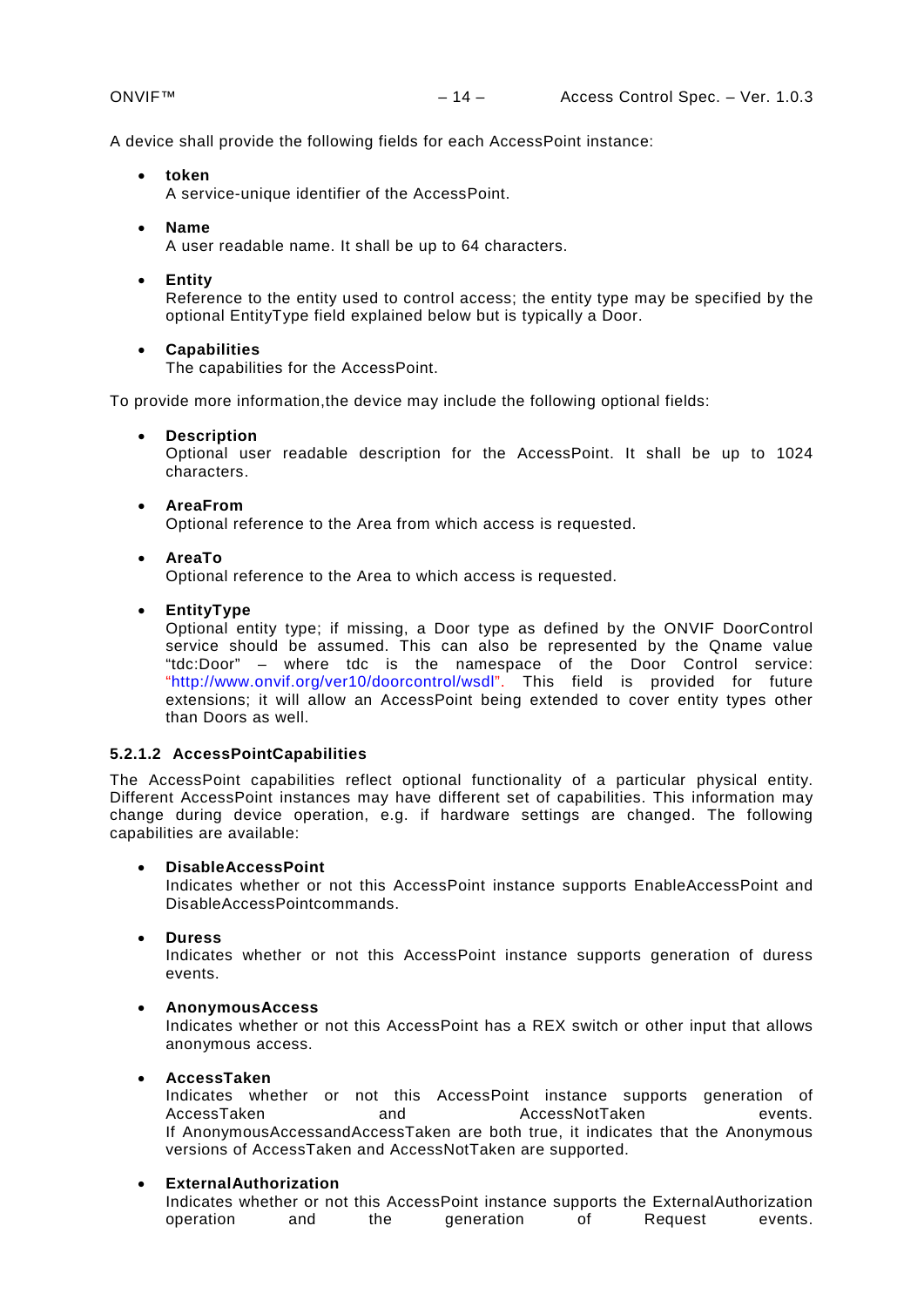If AnonymousAccess and ExternalAuthorization are both true, it indicates that the Anonymous version is supported as well.

#### <span id="page-14-0"></span>**5.2.2 GetAccessPointInfoList command**

This operation requests a list of all of AccessPointInfo items provided by the device. A device shall support this command.

A call to this method shall return a StartReference when not all data is returned and more data is available. The reference shall be valid for retrieving the next set of data. Please refer section 4.8.3 for more details.

The number of items returned shall not be greater than Limit parameter.

| <b>GetAccessPointInfoList</b>                                                    | Access Class: READ_SYSTEM                                                                                                                                                                                                                                                                                                                                                                                                                                                    |                                                                                                                                                                                                                                                            |  |
|----------------------------------------------------------------------------------|------------------------------------------------------------------------------------------------------------------------------------------------------------------------------------------------------------------------------------------------------------------------------------------------------------------------------------------------------------------------------------------------------------------------------------------------------------------------------|------------------------------------------------------------------------------------------------------------------------------------------------------------------------------------------------------------------------------------------------------------|--|
| <b>Message name</b>                                                              | <b>Description</b>                                                                                                                                                                                                                                                                                                                                                                                                                                                           |                                                                                                                                                                                                                                                            |  |
| GetAccessPointInfoListRequest                                                    | This message contains:<br>"Limit": Maximum number of entries to return. If Limit<br>$\bullet$<br>is omitted or if the value of Limit is higher than what<br>the device supports, then the device shall return its<br>maximum amount of entries.<br>"StartReference": Start returning entries from this<br>$\bullet$<br>start reference. If not specified, entries shall start<br>from the beginning of the dataset.<br>Xs:int Limit [0][1]<br>xs:stringStartReference [0][1] |                                                                                                                                                                                                                                                            |  |
| This message contains:<br>GetAccessPointInfoListResponse<br><i>items to get.</i> |                                                                                                                                                                                                                                                                                                                                                                                                                                                                              | "NextStartReference": StartReference to use in next<br>call to get the following items. If absent, no more<br>"AccessPointInfo": List of AccessPointInfo items.<br>Xs:stringNextStartReference [0][1]<br>tac:AccessPointInfoAccessPointInfo [0][unbounded] |  |
| <b>Fault codes</b>                                                               | <b>Description</b>                                                                                                                                                                                                                                                                                                                                                                                                                                                           |                                                                                                                                                                                                                                                            |  |
| env:Sender<br>ter:InvalidArgVal<br>ter:InvalidStartReference                     | start fetching from the beginning.                                                                                                                                                                                                                                                                                                                                                                                                                                           | StartReference is invalid or has timed out. Client needs to                                                                                                                                                                                                |  |

**Table 2: GetAccessPointInfoList command**

# <span id="page-14-1"></span>**5.2.3 GetAccessPointInfo command**

This operation requests a list of AccessPointInfo items matching the given tokens.A device shall support this command.

The device shall ignore tokens it cannot resolve and shall return an empty list if there are no items matching specified tokens. The device shall not return a fault in this case.

If the number of requested items is greater than MaxLimit, a TooManyItems fault shall be returned.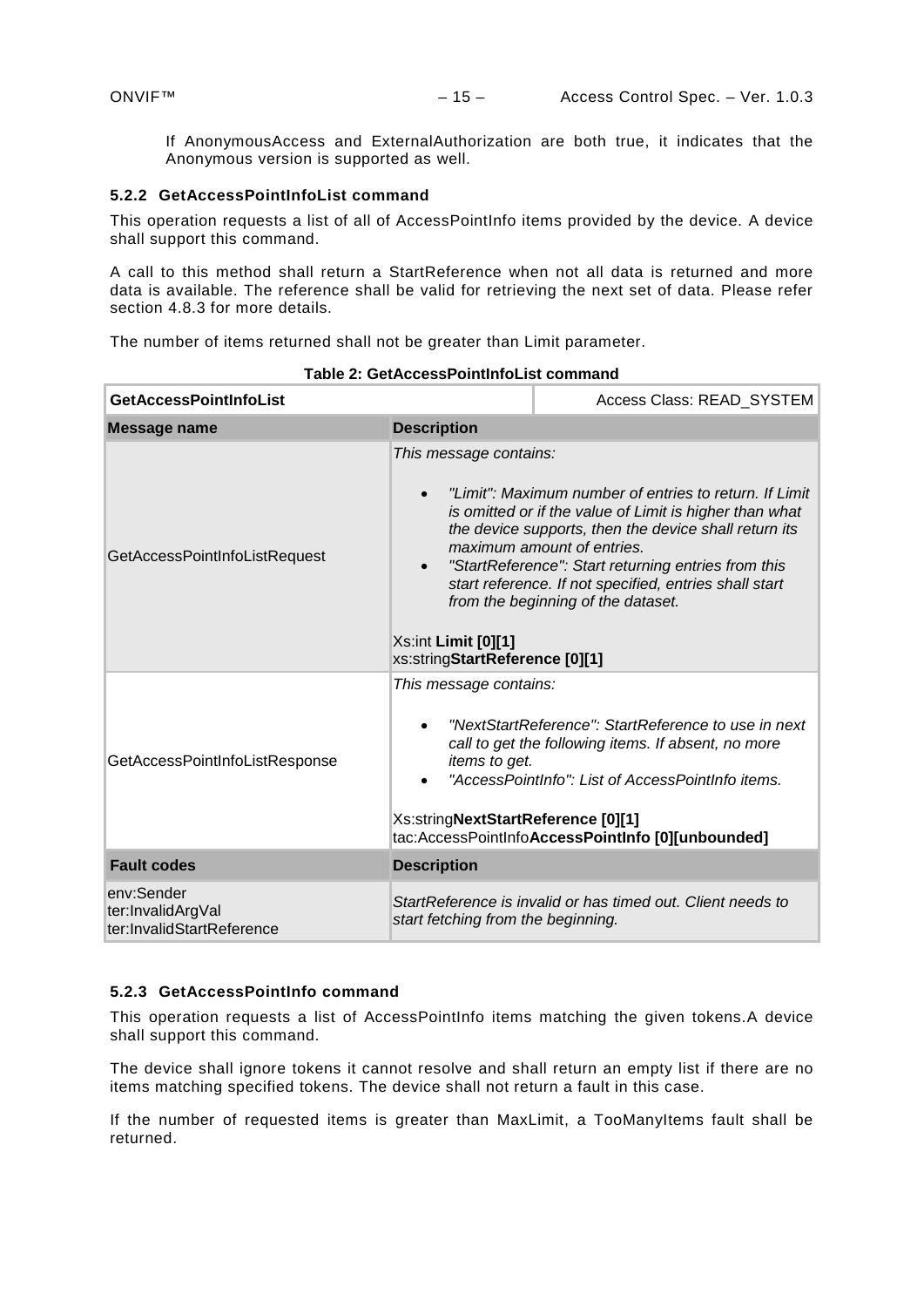#### **Table 3: GetAccessPointInfo command**

| <b>GetAccessPointInfo</b>                         |                                                                                                                                               | Access Class: READ_SYSTEM                               |
|---------------------------------------------------|-----------------------------------------------------------------------------------------------------------------------------------------------|---------------------------------------------------------|
| <b>Message name</b>                               | <b>Description</b>                                                                                                                            |                                                         |
| GetAccessPointInfoRequest                         | This message contains:<br>• "Token": Tokens of AccessPointInfo items to get.<br>Pt:ReferenceTokenToken [1][unbounded]                         |                                                         |
| GetAccessPointInfoResponse                        | This message contains:<br>"AccessPointInfo": List of AccessPointInfo items.<br>$\bullet$<br>Tac:AccessPointInfoAccessPointInfo [0][unbounded] |                                                         |
| <b>Fault codes</b>                                | <b>Description</b>                                                                                                                            |                                                         |
| env:Sender<br>ter:InvalidArgs<br>ter:TooManyItems |                                                                                                                                               | Too many items were requested, see MaxLimit capability. |

# <span id="page-15-0"></span>**5.3 Area Information**

# <span id="page-15-1"></span>**5.3.1 Data Structures**

# **5.3.1.1 AreaInfo**

The AreaInfo structure contains basic information about an Area. A device shall provide the following fields for each Area:

#### • **token**

A service-unique identifier of the Area.

• **Name** User readable name. It shall be up to 64 characters.

To provide more information,the device may include the following optional fields:

• **Description** User readable description for the Area. It shall be up to 1024 characters.

# <span id="page-15-2"></span>**5.3.2 GetAreaInfoList command**

This operation requests a list of all AreaInfo items provided by the device. A device shall support this command.

A call to this method shall return a StartReference when not all data is returned and more data is available. The reference shall be valid for retrieving the next set of data. Please refer section 4.8.3 for more details.

The number of items returned shall not be greater than Limit parameter.

| <b>GetAreaInfoList</b> |                        | Access Class: READ SYSTEM |
|------------------------|------------------------|---------------------------|
| Message name           | <b>Description</b>     |                           |
| GetAreaInfoListRequest | This message contains: |                           |

#### **Table 4: GetAreaInfoList command**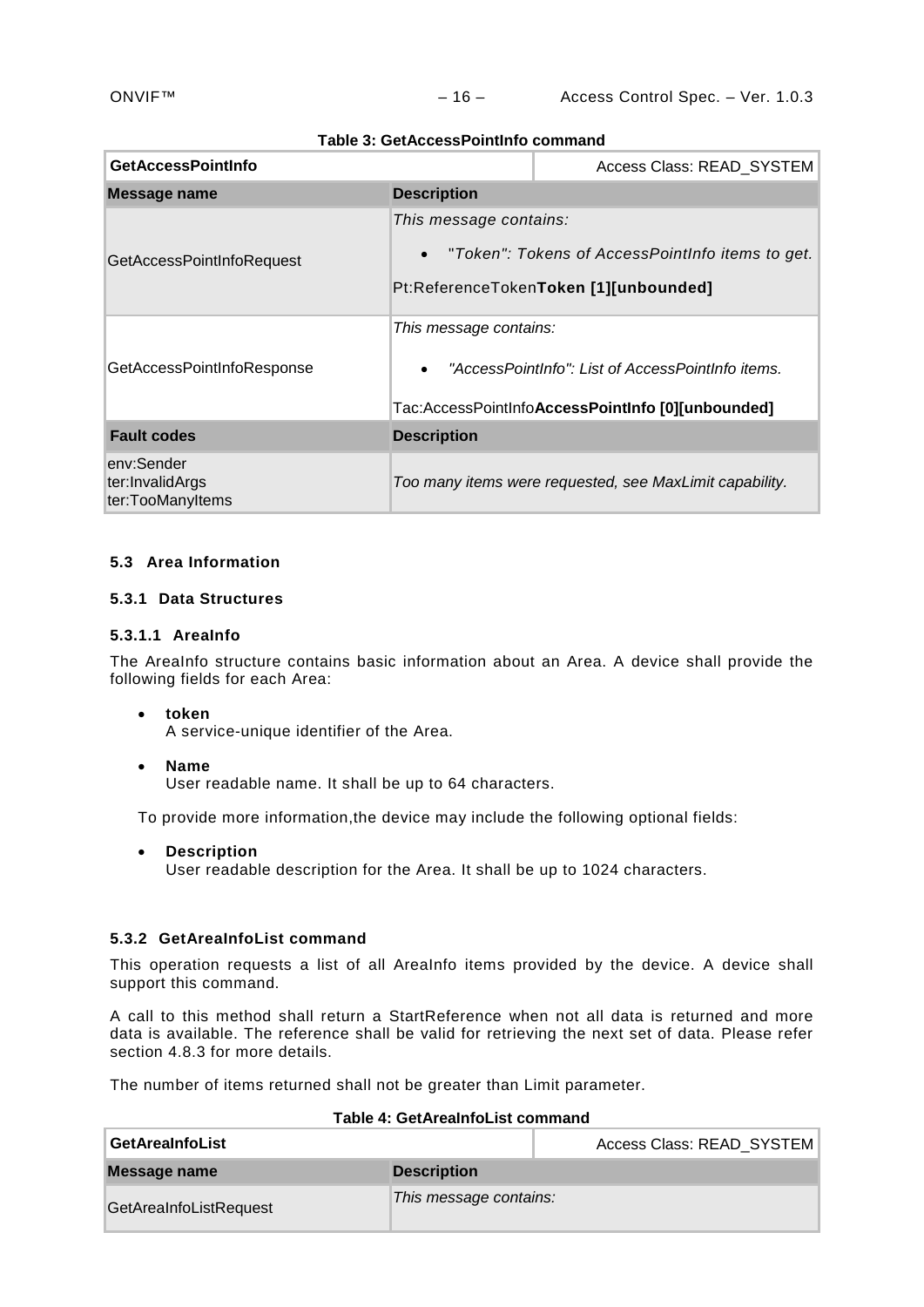|                                                              | "Limit": Maximum number of entries to return. If Limit<br>$\bullet$<br>is omitted or if the value of Limit is higher than what<br>the device supports, then the device shall return its<br>maximum amount of entries.by the device.<br>"StartReference": Start returning entries from this<br>$\bullet$<br>start reference. If not specified, entries shall start<br>from the beginning of the dataset.<br>$Xs:int$ Limit $[0][1]$<br>xs:stringStartReference [0][1] |  |  |
|--------------------------------------------------------------|----------------------------------------------------------------------------------------------------------------------------------------------------------------------------------------------------------------------------------------------------------------------------------------------------------------------------------------------------------------------------------------------------------------------------------------------------------------------|--|--|
| GetAreaInfoListResponse                                      | This message contains:<br>"NextStartReference": StartReference to use in next<br>call to get the following items. If absent, no more<br>items to get.<br>"Arealnfo": List of Arealnfo items.<br>Xs:stringNextStartReference [0][1]<br>tac:AreaInfoAreaInfo [0][unbounded]                                                                                                                                                                                            |  |  |
| <b>Fault codes</b>                                           | <b>Description</b>                                                                                                                                                                                                                                                                                                                                                                                                                                                   |  |  |
| env:Sender<br>ter:InvalidArgVal<br>ter:InvalidStartReference | StartReference is invalid or has timed out Client needs to<br>start fetching from the beginning.                                                                                                                                                                                                                                                                                                                                                                     |  |  |

# <span id="page-16-0"></span>**5.3.3 GetAreaInfo command**

This operation requests a list of AreaInfo items matching the given tokens. A device shall support this command.

The device shall ignore tokens it cannot resolve and may return an empty list if there are no items matching specified tokens.

If the number of requested items is greater than MaxLimit, a TooManyItems fault shall be returned.

| <b>GetArealnfo</b>                                |                                                                                                                           | Access Class: READ_SYSTEM                               |  |  |
|---------------------------------------------------|---------------------------------------------------------------------------------------------------------------------------|---------------------------------------------------------|--|--|
| Message name                                      | <b>Description</b>                                                                                                        |                                                         |  |  |
| GetAreaInfoRequest                                | This message contains:<br>"Token": Tokens of Arealnfo items to get.<br>$\bullet$<br>Pt:ReferenceTokenToken [1][unbounded] |                                                         |  |  |
| GetAreaInfoResponse                               | This message contains:<br>"Arealnfo": List of Arealnfo items.<br>$\bullet$<br>Tac:AreaInfoAreaInfo [0][unbounded]         |                                                         |  |  |
| <b>Fault codes</b>                                | <b>Description</b>                                                                                                        |                                                         |  |  |
| env:Sender<br>ter:InvalidArgs<br>ter:TooManyItems |                                                                                                                           | Too many items were requested, see MaxLimit capability. |  |  |

# **Table 5: GetAreaInfo command**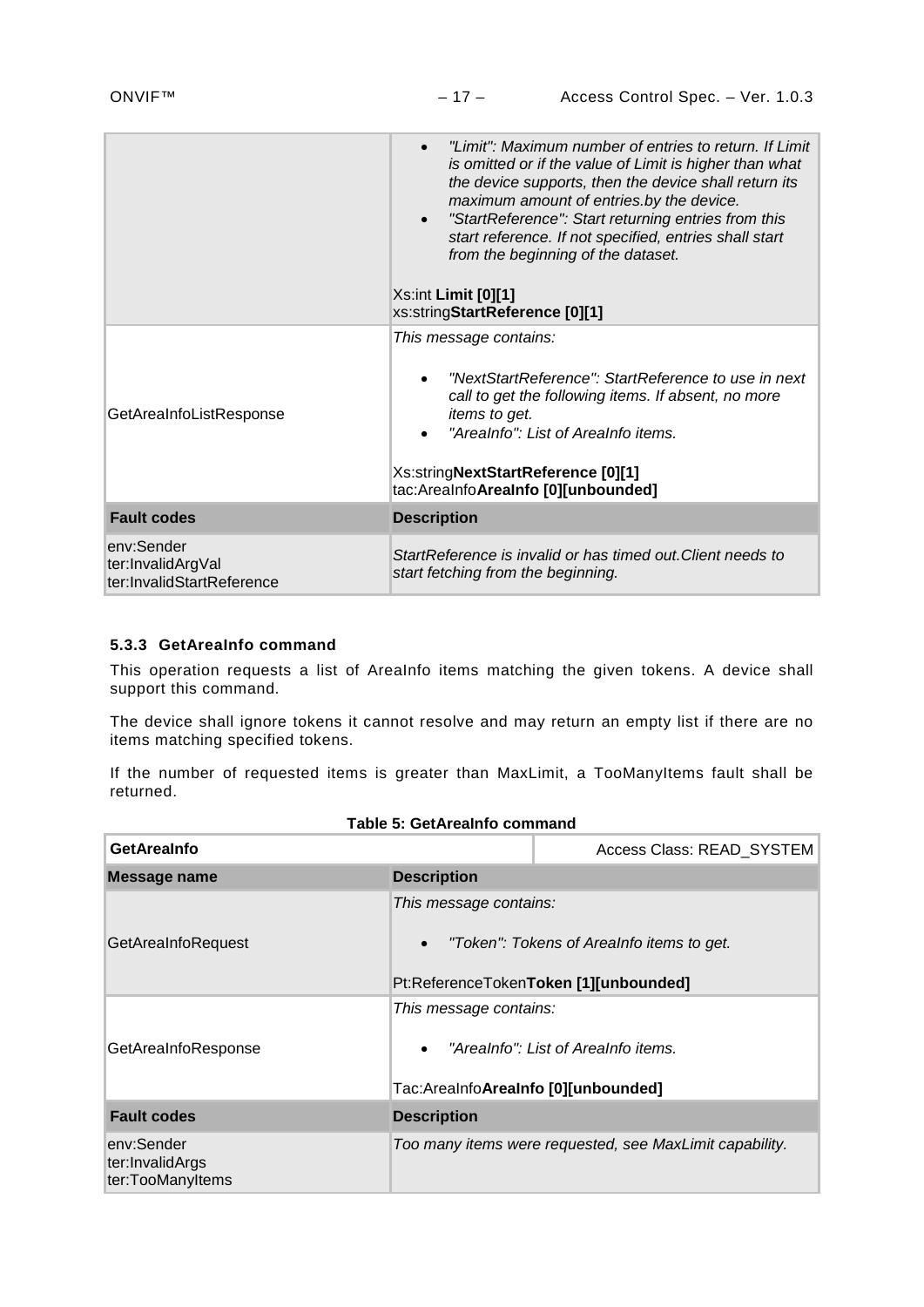# <span id="page-17-0"></span>**5.4 Access Point Status**

# **5.4.1 General**

The state of the AccessPoint is determined by a number of operations that can be performed on it depending on its capabilities (please refer to access point capabilities in section 5.2).

# <span id="page-17-1"></span>**5.4.2 Data Structures**

### **5.4.2.1 AccessPointState**

The AccessPointState contains state information for an AccessPoint. A device shall provide the following fields for each AccessPoint instance:

#### • **Enabled**

Indicates that the AccessPoint is enabled. By default this field value shall be True, if the DisableAccessPoint capabilities is not supported.

#### <span id="page-17-2"></span>**5.4.3 GetAccessPointState command**

This operation requests the AccessPointState for the AccessPoint instance specified by Token.A device shall support this command.

| <b>GetAccessPointState</b>                      | Access Class:<br>READ_SYSTEM_SENSITIVE                                                                                             |  |
|-------------------------------------------------|------------------------------------------------------------------------------------------------------------------------------------|--|
| Message name                                    | <b>Description</b>                                                                                                                 |  |
| <b>GetAccessPointStateRequest</b>               | This message contains:<br>"Token": Token of AccessPoint instance to get<br>AccessPointState for.<br>Pt:ReferenceToken Token [1][1] |  |
| GetAccessPointStateResponse                     | This message contains:<br>"AccessPointState": AccessPointState item.<br>Tac:AccessPointStateAccessPointState [1][1]                |  |
| <b>Fault codes</b>                              | <b>Description</b>                                                                                                                 |  |
| env:Sender<br>ter:InvalidArgVal<br>ter:NotFound | AccessPoint is not found                                                                                                           |  |

#### **Table 6: GetAccessPointState command**

#### <span id="page-17-3"></span>**5.5 Access control commands**

# **5.5.1 General**

The service control commands contain operations that allow modifying AccessPoint states and controlling AccessPoints.

# <span id="page-17-4"></span>**5.5.2 Data Structures**

#### **5.5.2.1 Enumeration: Decision**

The Decision enumeration represents a choice of two available options for an access request:

#### • **Granted**

The decision is to grant access.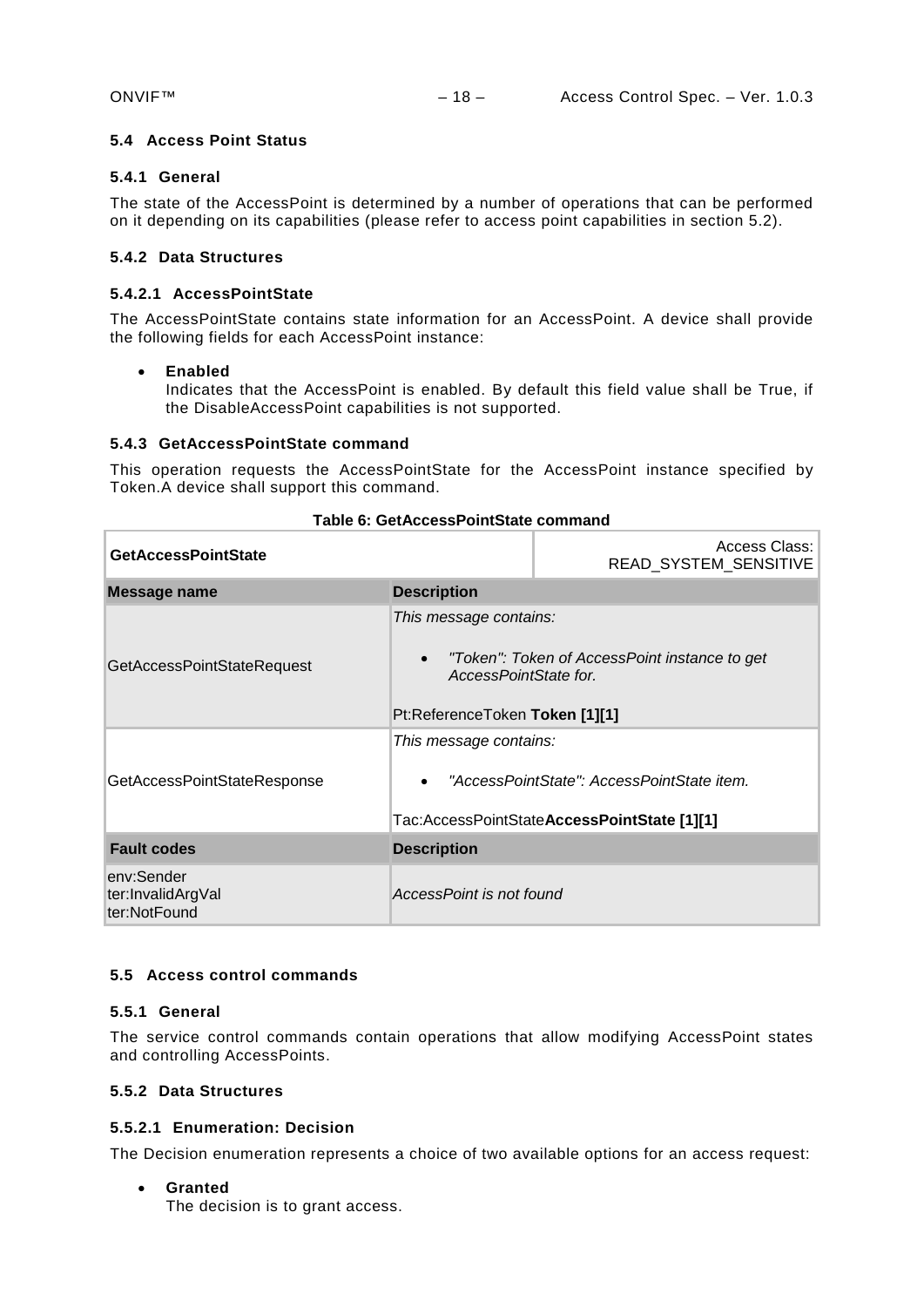#### • **Denied**

The decision is to deny access.

# <span id="page-18-0"></span>**5.5.3 EnableAccessPoint command**

This operation allows enabling an access point.

A device that signals support for EnableAccessPoint capability for a particular AccessPoint instance shall support this command.

| <b>EnableAccessPoint</b>                                   |                                                                                  | <b>Access Class: ACTUATE</b>                  |
|------------------------------------------------------------|----------------------------------------------------------------------------------|-----------------------------------------------|
| Message name                                               | <b>Description</b>                                                               |                                               |
| <b>EnableAccessPointRequest</b>                            | This message contains:<br>$\bullet$<br>enable.<br>Pt:ReferenceToken Token [1][1] | "Token": Token of the AccessPoint instance to |
| EnableAccessPointResponse                                  | This message shall be empty                                                      |                                               |
| <b>Fault codes</b>                                         | <b>Description</b>                                                               |                                               |
| env:Sender<br>ter:InvalidArgVal<br>ter:NotFound            | The specified token is not found.                                                |                                               |
| Env:Receiver<br>ter:ActionNotSupported<br>ter:NotSupported | The operation is not supported.                                                  |                                               |

### **Table 7: EnableAccessPoint command**

#### <span id="page-18-1"></span>**5.5.4 DisableAccessPoint command**

This operation allows disabling an access point.

A device that signals support for DisableAccessPoint capability for a particular AccessPoint instance shall support this command.

| Table 8: DisableAccessPoint command                        |                                                                                                                                    |                              |  |  |
|------------------------------------------------------------|------------------------------------------------------------------------------------------------------------------------------------|------------------------------|--|--|
| <b>DisableAccessPoint</b>                                  |                                                                                                                                    | <b>Access Class: ACTUATE</b> |  |  |
| <b>Description</b><br>Message name                         |                                                                                                                                    |                              |  |  |
| DisableAccessPointRequest                                  | This message contains:<br>"Token": Token of the AccessPoint instance to<br>$\bullet$<br>disable.<br>Pt:ReferenceToken Token [1][1] |                              |  |  |
| <b>DisableAccessPointResponse</b>                          | This message shall be empty                                                                                                        |                              |  |  |
| <b>Fault codes</b>                                         | <b>Description</b>                                                                                                                 |                              |  |  |
| env:Sender<br>ter:InvalidArgVal<br>ter:NotFound            | The specified token is not found.                                                                                                  |                              |  |  |
| Env:Receiver<br>ter:ActionNotSupported<br>ter:NotSupported | The operation is not supported.                                                                                                    |                              |  |  |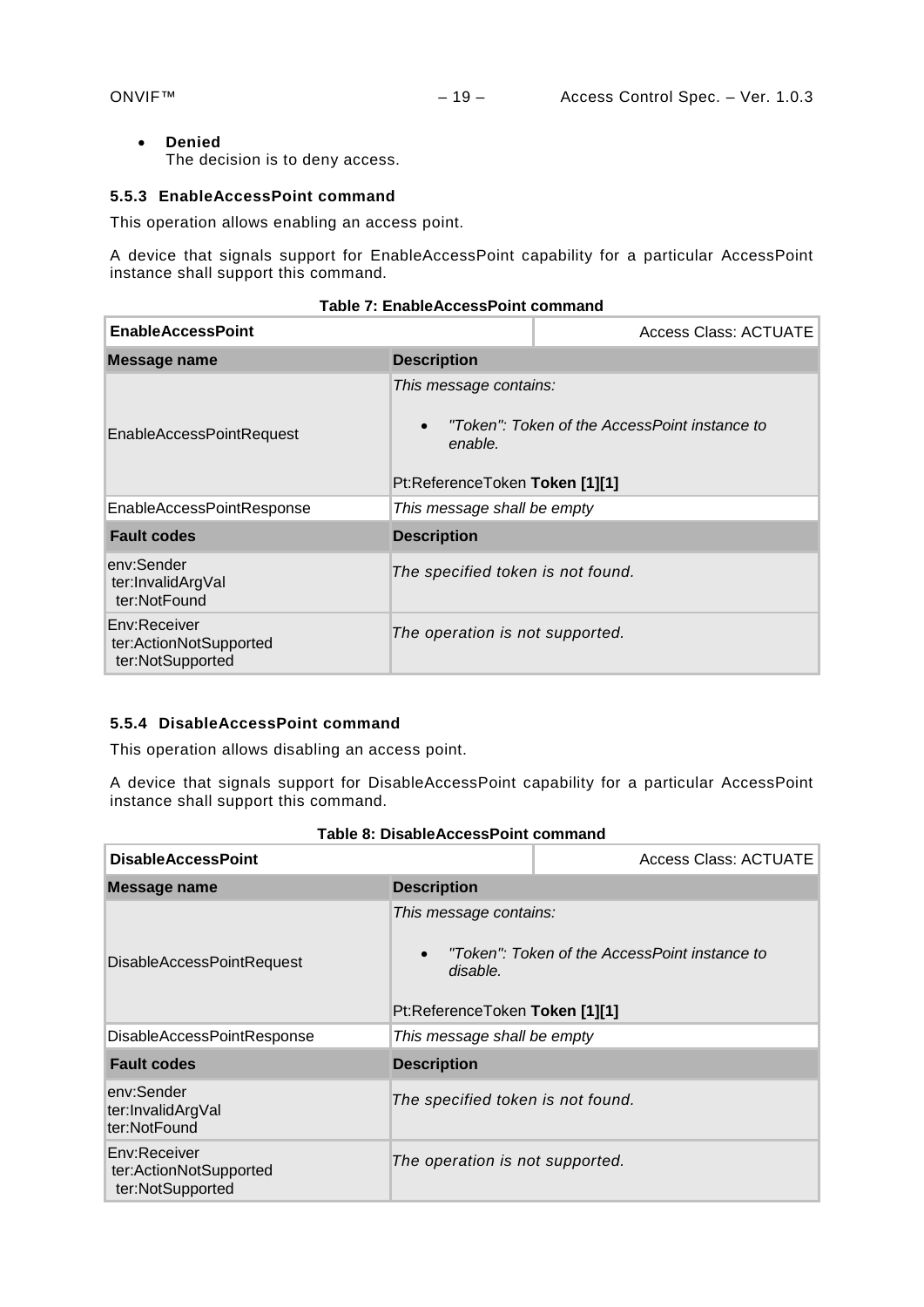# <span id="page-19-0"></span>**5.5.5 ExternalAuthorization command**

This operation allows to Deny or Grant decision at an AccessPoint instance.

A device that signals support for ExternalAuthorization capability for a particular AccessPoint instance shall support this method.

| <b>ExternalAuthorization</b>                               |                                                                                                                                                                                  | <b>Access Class: ACTUATE</b>                                                                                                                                                                                                                                                        |
|------------------------------------------------------------|----------------------------------------------------------------------------------------------------------------------------------------------------------------------------------|-------------------------------------------------------------------------------------------------------------------------------------------------------------------------------------------------------------------------------------------------------------------------------------|
| <b>Message name</b>                                        | <b>Description</b>                                                                                                                                                               |                                                                                                                                                                                                                                                                                     |
| ExternalAuthorizationRequest                               | This message contains:<br>$\bullet$<br><i>instance.</i><br>$\bullet$<br><i>involved.</i><br>$\bullet$<br>xs:string Reason [0][1]<br>tac:Decision Decision [1][1]<br>(extendable) | "AccessPointToken": Token of the Access Point<br>"CredentialToken": Optional token of the Credential<br>"Reason": Optional reason for decision.<br>"Decision": Decision - Granted or Denied.<br>Pt:ReferenceTokenAccessPointToken [1][1]<br>pt:ReferenceTokenCredentialToken [0][1] |
| ExternalAuthorizationResponse                              | This message shall be empty                                                                                                                                                      |                                                                                                                                                                                                                                                                                     |
| <b>Fault codes</b>                                         | <b>Description</b>                                                                                                                                                               |                                                                                                                                                                                                                                                                                     |
| env:Sender<br>ter:InvalidArgVal<br>ter:NotFound            | AccessPoint is not found.                                                                                                                                                        |                                                                                                                                                                                                                                                                                     |
| Env:Receiver<br>ter:ActionNotSupported<br>ter:NotSupported | The operation is not supported.                                                                                                                                                  |                                                                                                                                                                                                                                                                                     |

| Table 9: ExternalAuthorization command |  |
|----------------------------------------|--|
|----------------------------------------|--|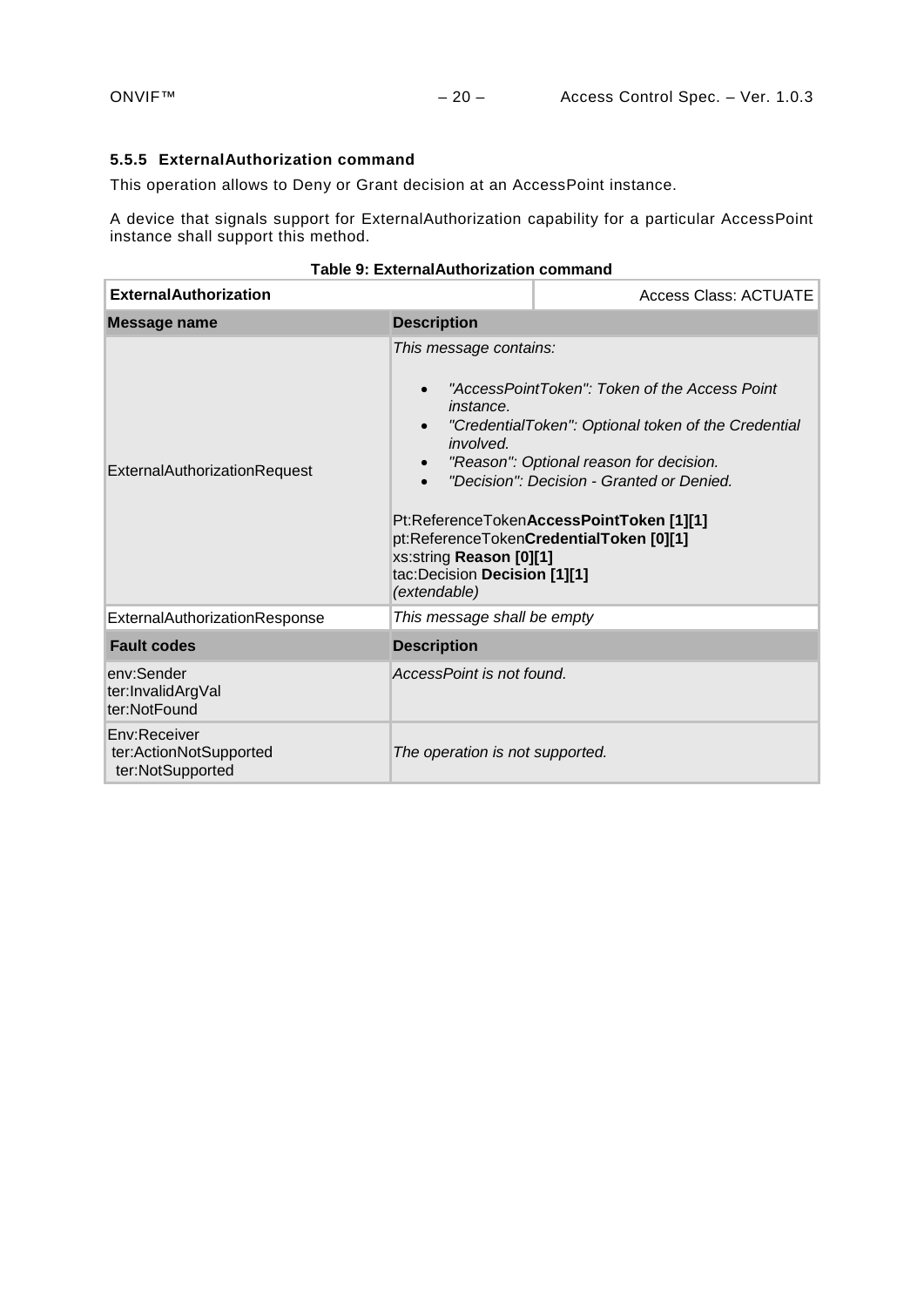# <span id="page-20-0"></span>**6 Notification topics**

### <span id="page-20-1"></span>**6.1 Event overview**

The AccessControl Service specifies events to be used for access transactions, e.g an access request is made and an access is granted or denied, when duress is detected, and when an important configuration has been changed.

The main topics for access transaction events are:

- tns1:AccessControl/AccessGranted/ when access is granted.
- tns1:AccessControl/AccessTaken/ when access is taken after being granted.
- tns1:AccessControl/AccessNotTaken/ when access is not taken after being granted.
- tns1:AccessControl/Denied/ when access is denied.
- tns1:AccessControl/Duress when duress is detected.
- tns1:AccessControl/Request/ when external authorization is requested or has timed out.

The main topic for status updates is:

• tns1:AccessPoint/State/ - for status updates.

The main topics for configuration change notifications are:

- tns1:Configuration/AccessPoint when AccessPointconfiguration has been changed.
- tns1:Configuration/Area when Area configuration has been changed.

The term "main topic" here means that a client may subscribe to e.g.Tns1:AccessControl/AccessGranted, but the actual event sent (and thus received) may be the main topic itself or any subtopic of the main topic (such as tns1:AccessControl/AccessGranted/Credential). New subtopics may be defined in the future.

# <span id="page-20-2"></span>**6.2 General transaction event layout**

All transaction events use the following message scheme:

```
<tt:MessageDescriptionIsProperty="false">
   <tt:Source>
     <tt:SimpleItemDescription Name="AccessPointToken"
                                Type="pt:ReferenceToken"/>
   </tt:Source>
   <tt:Data>
     <tt:SimpleItemDescription Name="External"
                                Type="xs:boolean"/>
     <tt:SimpleItemDescription Name="CredentialToken"
                                Type="pt:ReferenceToken"/>
     <tt:SimpleItemDescription Name="CredentialHolderName"
                                Type="xs:string"/>
     <tt:SimpleItemDescription Name="Reason"
                                Type="xs:string"/>
  \zeta/tt:Data>
</tt:MessageDescription>
```
where AccessPointToken identifies AccessPoint where the decision was made.

The Data parameters are optional. See the definitions in the following sections for their<br>requirements. The parameter CredentialTokenshall be present and requirements. The parameter CredentialTokenshall be present and CredentialHolderNamemay be present for credential based transactions. The optional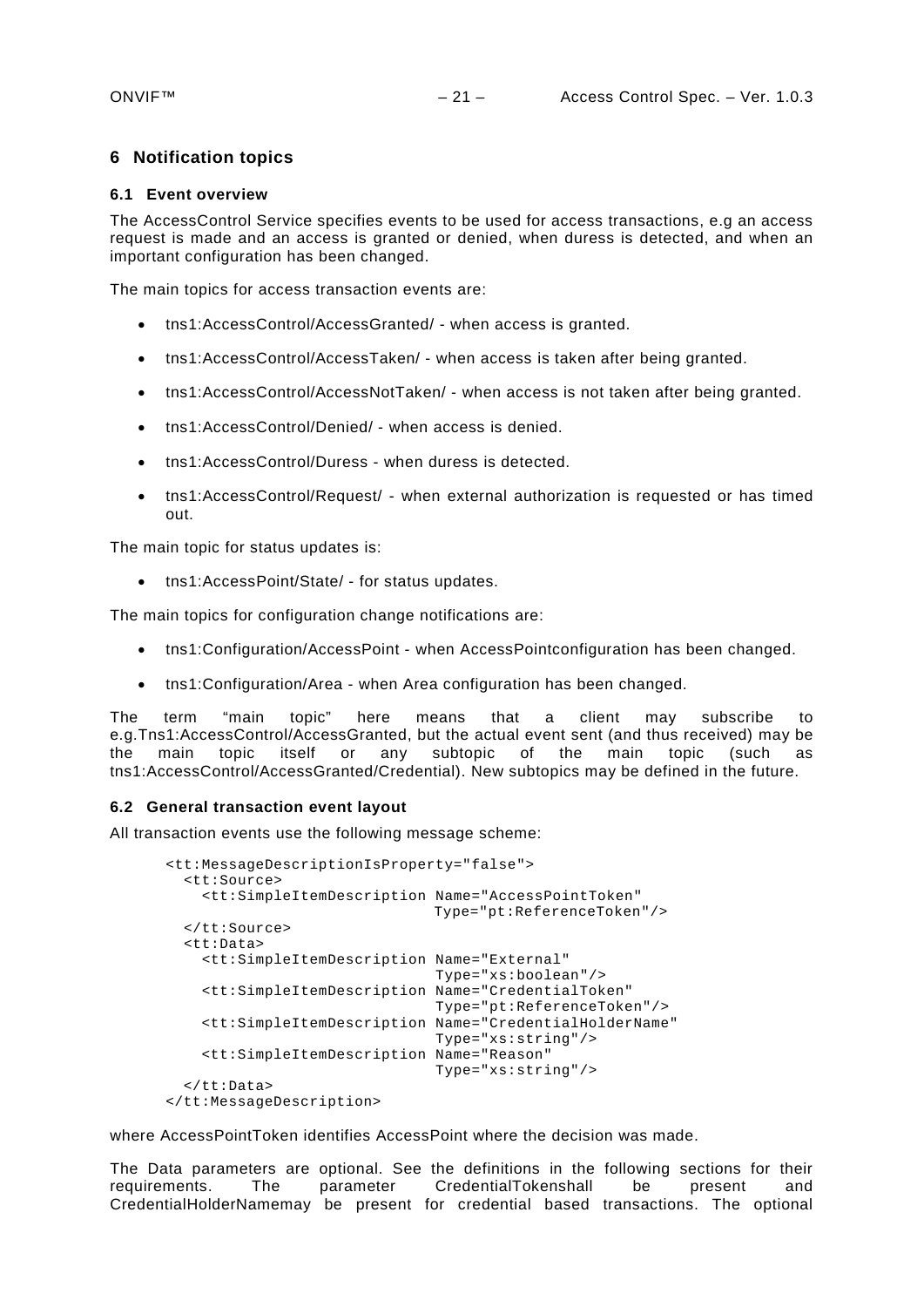parameter Reason holds error reason information and the optional parameter External signals whether the transaction was triggered as a result of the ExternalAuthorization command.

# <span id="page-21-0"></span>**6.3 Access granted**

#### <span id="page-21-1"></span>**6.3.1 General**

Whenever a positive access decision is made (i.e., access is granted), a device shall provide a corresponding event message as per the following sub-sections.

The event shall be sent immediately once the decision is made regardless of whether access was taken or not.

#### <span id="page-21-2"></span>**6.3.2 Anonymous**

Whenever access is granted for an anonymous user at an access point, a device that signals AnonymousAccess capability for particular AccessPoint instance shall provide the following event:

```
Topic: tns1:AccessControl/AccessGranted/Anonymous
<tt:MessageDescriptionIsProperty="false">
   <tt:Source>
     <tt:SimpleItemDescription Name="AccessPointToken"
                                Type="pt:ReferenceToken"/>
   </tt:Source>
   <tt:Data>
     <tt:SimpleItemDescription Name="External"
                               Type="xs:boolean"/>
   </tt:Data>
</tt:MessageDescription>
```
If the command was triggered as a result of the ExternalAuthorization command, the data element External shall be set to true, otherwise the element is optional.

#### <span id="page-21-3"></span>**6.3.3 Credential**

Whenever a valid credential has passed all the necessary checks and a user or card holder is granted access to the AccessPoint, but not yet accessed it (entered or exited), the device shall provide the following event data:

```
Topic: tns1:AccessControl/AccessGranted/Credential
<tt:MessageDescriptionIsProperty="false">
   <tt:Source>
     <tt:SimpleItemDescription Name="AccessPointToken"
                                Type="pt:ReferenceToken"/>
   </tt:Source>
   <tt:Data>
     <tt:SimpleItemDescription Name="External"
                                Type="xs:boolean"/>
     <tt:SimpleItemDescription Name="CredentialToken"
                                Type="pt:ReferenceToken"/>
     <tt:SimpleItemDescription Name="CredentialHolderName"
                                Type="xs:string"/>
   </tt:Data>
</tt:MessageDescription>
```
If the command was triggered as a result of the ExternalAuthorization command, the data element External shall be set to true, otherwise the element is optional.

The data element CredentialHolderName is optional.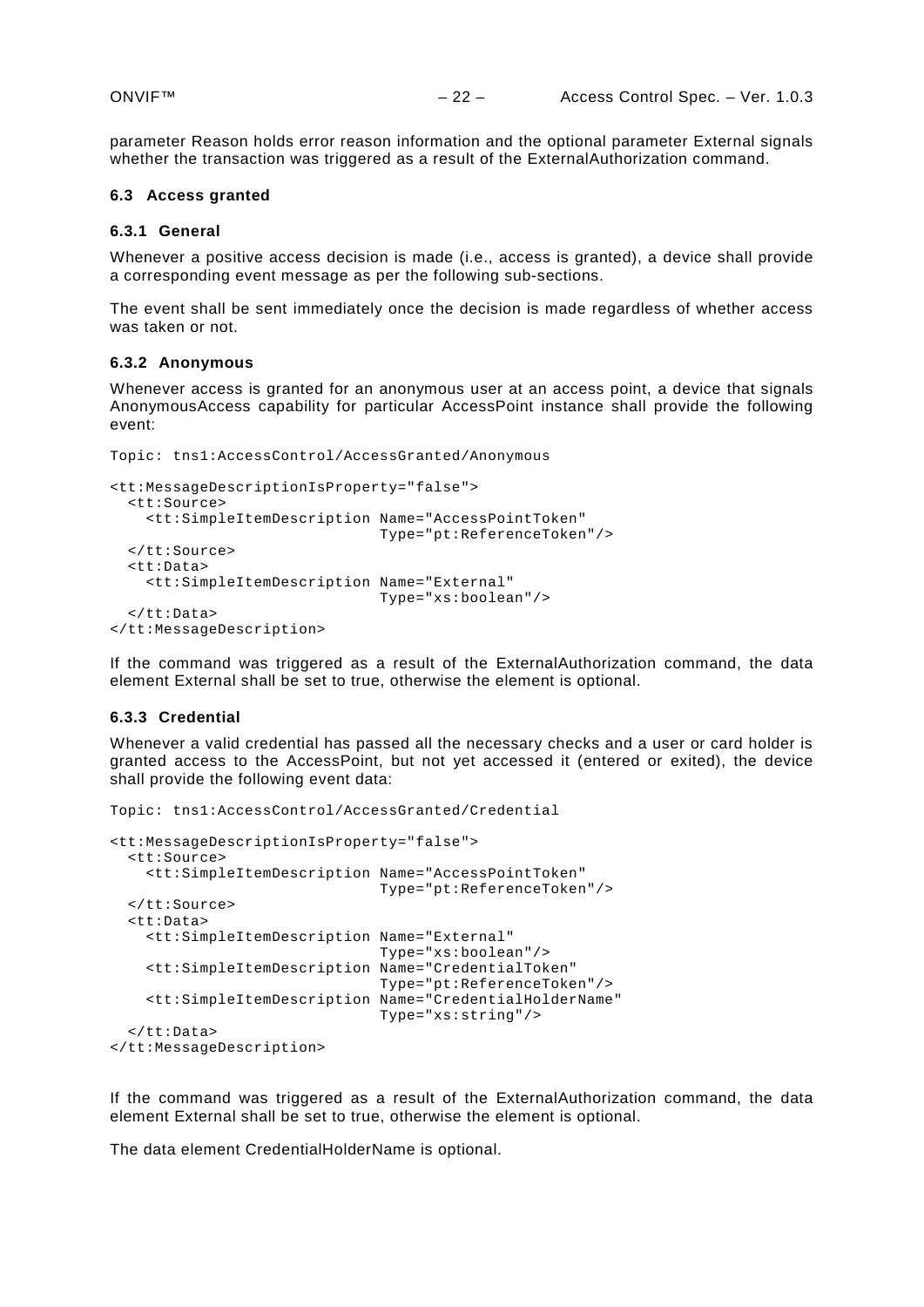#### <span id="page-22-0"></span>**6.4 Access taken**

### <span id="page-22-1"></span>**6.4.1 General**

A device that signals support for AccessTaken capability for a particular AccessPoint instance shall provide a corresponding event to notify client whenever an authorized person takes access.

# <span id="page-22-2"></span>**6.4.2 Anonymous**

The device that signals support for AnonymousAccesscapability for a particular AccessPoint instance shall provide the following event:

```
Topic: tns1:AccessControl/AccessTaken/Anonymous
```
Topic: tns1:AccessControl/AccessTaken/Credential

```
<tt:MessageDescriptionIsProperty="false">
  <tt:Source>
    <tt:SimpleItemDescription Name="AccessPointToken"
                               Type="pt:ReferenceToken"/>
  </tt:Source>
</tt:MessageDescription>
```
# <span id="page-22-3"></span>**6.4.3 Credential**

When the device detects that access is taken and the credential can be identified, it shall provide the following event:

```
<tt:MessageDescriptionIsProperty="false">
  <tt:Source>
    <tt:SimpleItemDescription Name="AccessPointToken"
                             Type="pt:ReferenceToken"/>
  </tt:Source>
  <tt:Data>
    <tt:SimpleItemDescription Name="CredentialToken"
 Type="pt:ReferenceToken"/>
 <tt:SimpleItemDescription Name="CredentialHolderName"
                            Type="xs:string"/>
  </tt:Data>
</tt:MessageDescription>
```
The data element CredentialHolderName is optional.

#### <span id="page-22-4"></span>**6.5 Access not taken**

#### <span id="page-22-5"></span>**6.5.1 General**

A device that signals support for AccessTaken capability for a particular AccessPoint instance shall provide a correspondingevent to notify client whenever a person was authorized but did not take access in time.

# <span id="page-22-6"></span>**6.5.2 Anonymous**

The device that signals support for AnonymousAccesscapability for a particular AccessPoint instance shall provide the following event:

Topic: tns1:AccessControl/AccessNotTaken/Anonymous

```
<tt:MessageDescriptionIsProperty="false">
   <tt:Source>
     <tt:SimpleItemDescription Name="AccessPointToken"
      Type="pt:ReferenceToken"/>
   </tt:Source>
</tt:MessageDescription>
```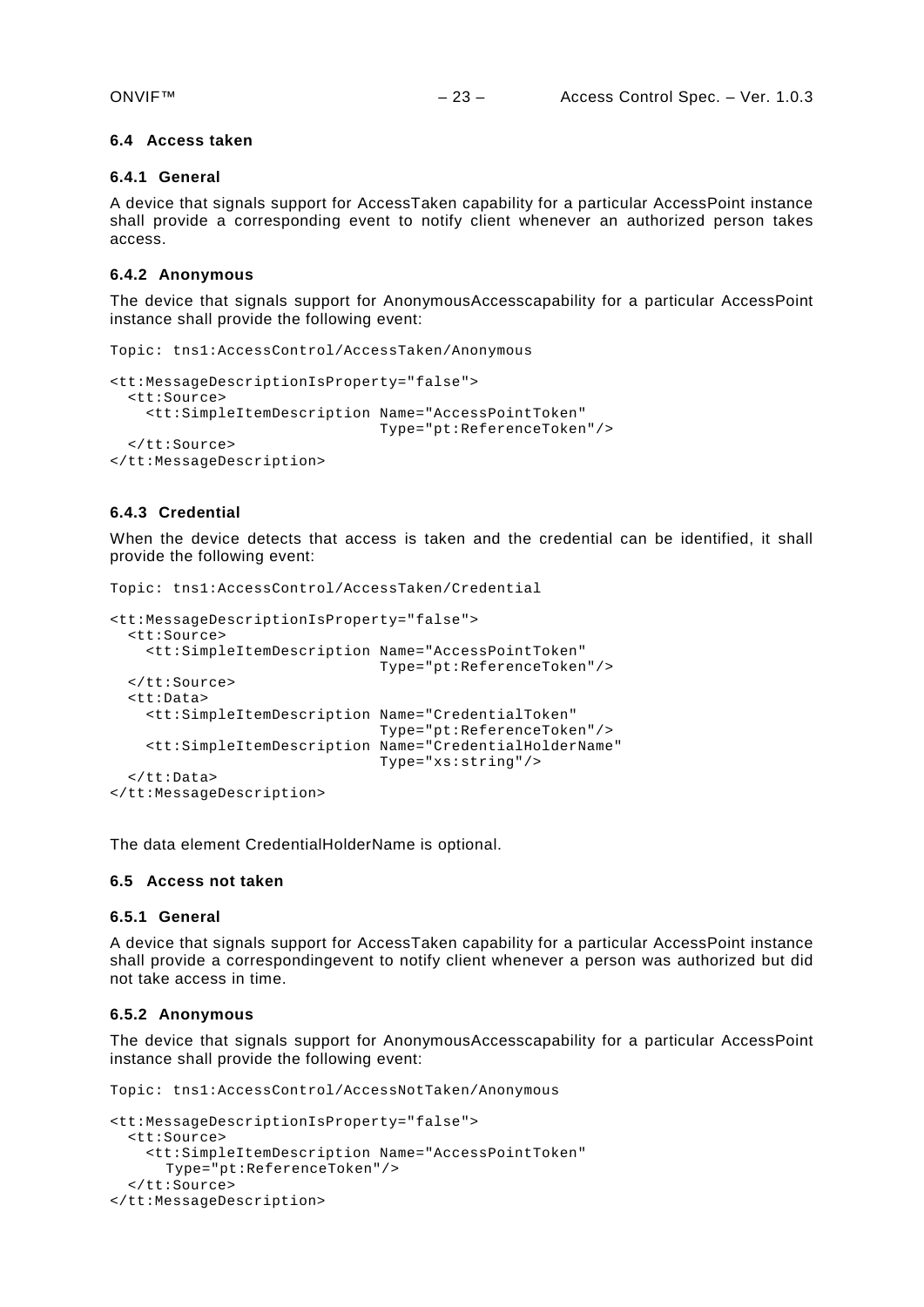# <span id="page-23-0"></span>**6.5.3 Credential**

When the device detects that access is not taken and the credential can be identified, it shall provide the following event:

```
Topic: tns1:AccessControl/AccessNotTaken/Credential
<tt:MessageDescriptionIsProperty="false">
   <tt:Source>
     <tt:SimpleItemDescription Name="AccessPointToken"
                               Type="pt:ReferenceToken"/>
   </tt:Source>
   <tt:Data>
     <tt:SimpleItemDescription Name="CredentialToken"
                               Type="pt:ReferenceToken"/>
     <tt:SimpleItemDescription Name="CredentialHolderName"
                                Type="xs:string"/>
   </tt:Data>
</tt:MessageDescription>
```
The data element CredentialHolderName is optional.

#### <span id="page-23-1"></span>**6.6 Access denied**

#### <span id="page-23-2"></span>**6.6.1 General**

An ONVIF compliant device shallprovide one of the eventsas per the following sub-sections whenever a person is denied to access. The following applies to all subsections:

The denial reason shall be present in the parameter Reason. If there are multiple reasons for denial, the device shall send only one notification. The following strings shall be used for the reason field:

#### • **CredentialNotEnabled**

The device shall provide the following event, whenever a valid credential is not enabled or has been disabled (e.g., due to credential being lost etc.) to prevent unauthorized entry.

#### • **CredentialNotActive**

The device shall provide the following event, whenever a valid credential is presented though it is not active yet; e.g. the credential was presented before the start date.

#### • **CredentialExpired**

The device shall provide the following event, whenever a valid credential was presented after its expiry date.

• **InvalidPIN**

The device shall provide the following event, whenever an entered PIN code does not match the credential.

#### • **NotPermittedAtThisTime**

The device shall provide the following eventwhenever a valid credential is denied access to the requested AccessPoint because the credential is not permitted at the moment.

#### • **Unauthorized**

The device shall provide the following event, whenever the presented credential is not authorized.

#### • **Other**

The device shall provide the following event, whenever the request is denied and no other specific event matches it or is supported by the service.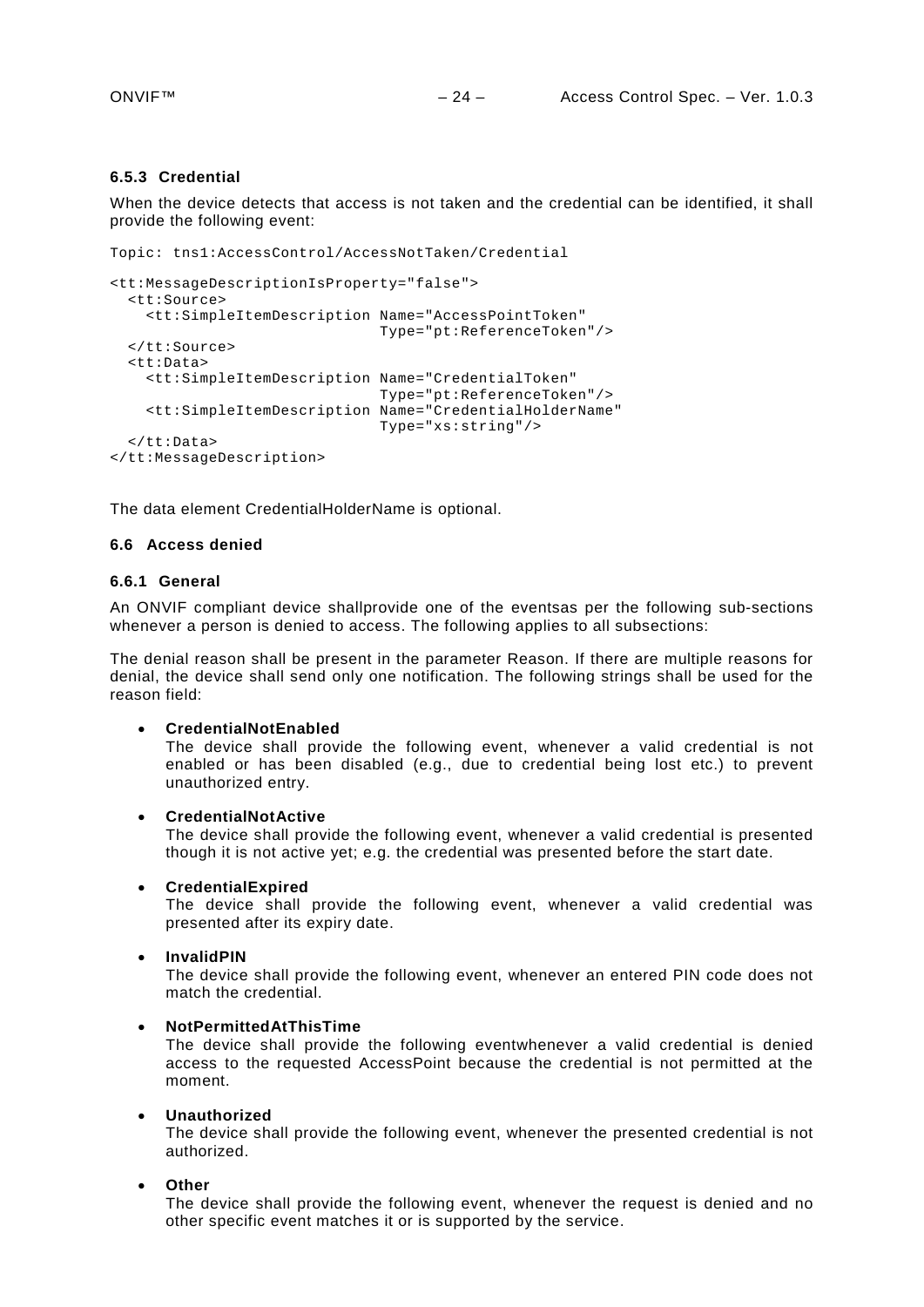#### <span id="page-24-0"></span>**6.6.2 Anonymous**

The device that signals support for AnonymousAccesscapability for a particular AccessPoint instance should provide the following event when access is denied and credential information is not provided:

```
Topic: tns1:AccessControl/Denied/Anonymous
```

```
<tt:MessageDescriptionIsProperty="false">
  <tt:Source>
    <tt:SimpleItemDescription Name="AccessPointToken"
                                Type="pt:ReferenceToken"/>
   </tt:Source>
   <tt:Data>
     <tt:SimpleItemDescription Name="External"
                                Type="xs:boolean"/>
     <tt:SimpleItemDescription Name="Reason"
                               Type="xs:string"/>
   </tt:Data>
</tt:MessageDescription>
```
If the command was triggered as a result of the ExternalAuthorization command, the data element External shall be set to true, otherwise the element is optional.

#### <span id="page-24-1"></span>**6.6.3 Credential**

When the device denies access and the credential can be identified, it shall provide the following event:

```
Topic: tns1:AccessControl/Denied/Credential
<tt:MessageDescriptionIsProperty="false">
   <tt:Source>
     <tt:SimpleItemDescription Name="AccessPointToken"
                                Type="pt:ReferenceToken"/>
   </tt:Source>
   <tt:Data>
     <tt:SimpleItemDescription Name="External"
                                Type="xs:boolean"/>
     <tt:SimpleItemDescription Name="CredentialToken"
                                Type="pt:ReferenceToken"/>
     <tt:SimpleItemDescription Name="CredentialHolderName"
                                Type="xs:string"/>
     <tt:SimpleItemDescription Name="Reason"
                                Type="xs:string"/>
  \langlett:Data>
</tt:MessageDescription>
```
If the command was triggered as a result of the ExternalAuthorization command, the data element External shall be set to true, otherwise the element is optional.

The data element CredentialHolderName is optional.

#### <span id="page-24-2"></span>**6.6.4 CredentialNotFound**

Under some circumstances a device may be not able to resolve authentication data to a credential token. Whenever this happens the device should provide a corresponding event message as per the following sub-sections.

Depending on which authentication factors were used message payload may differ. Currently only a single subset is defined.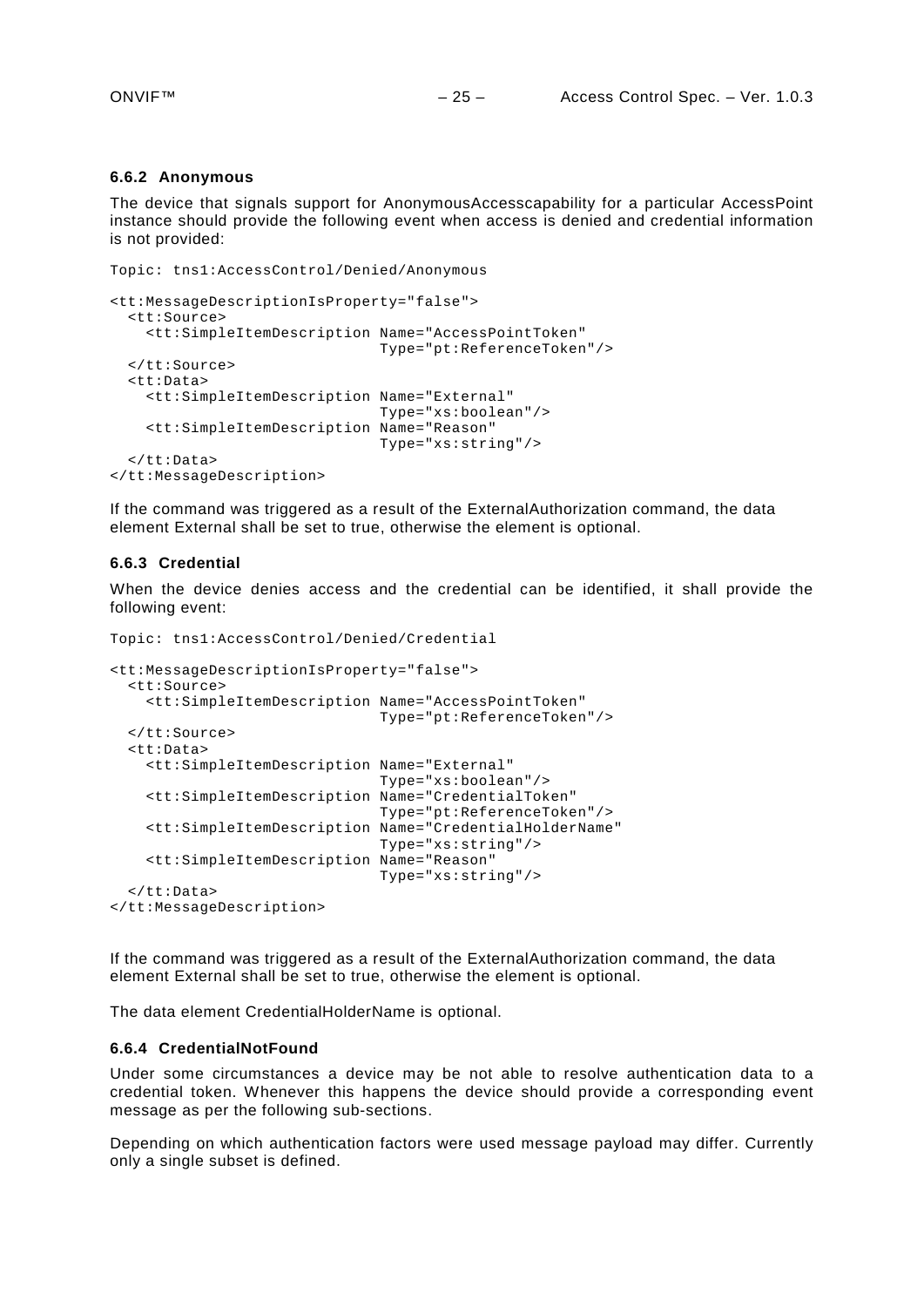#### **6.6.4.1 Card**

Whenever there is no credential matching the request stored in the device, the device shall provide the following event:

```
Topic: tns1:AccessControl/Denied/CredentialNotFound/Card
```

```
<tt:MessageDescriptionIsProperty="false">
  <tt:Source>
    <tt:SimpleItemDescription Name="AccessPointToken"
                                Type="pt:ReferenceToken"/>
   </tt:Source>
   <tt:Data>
    <tt:SimpleItemDescription Name="Card" Type="xs:string"/>
   </tt:Data>
</tt:MessageDescription>
```
The content of the Card string is vendor specific. It may contain the complete identification string of the card, part of this information or remain empty.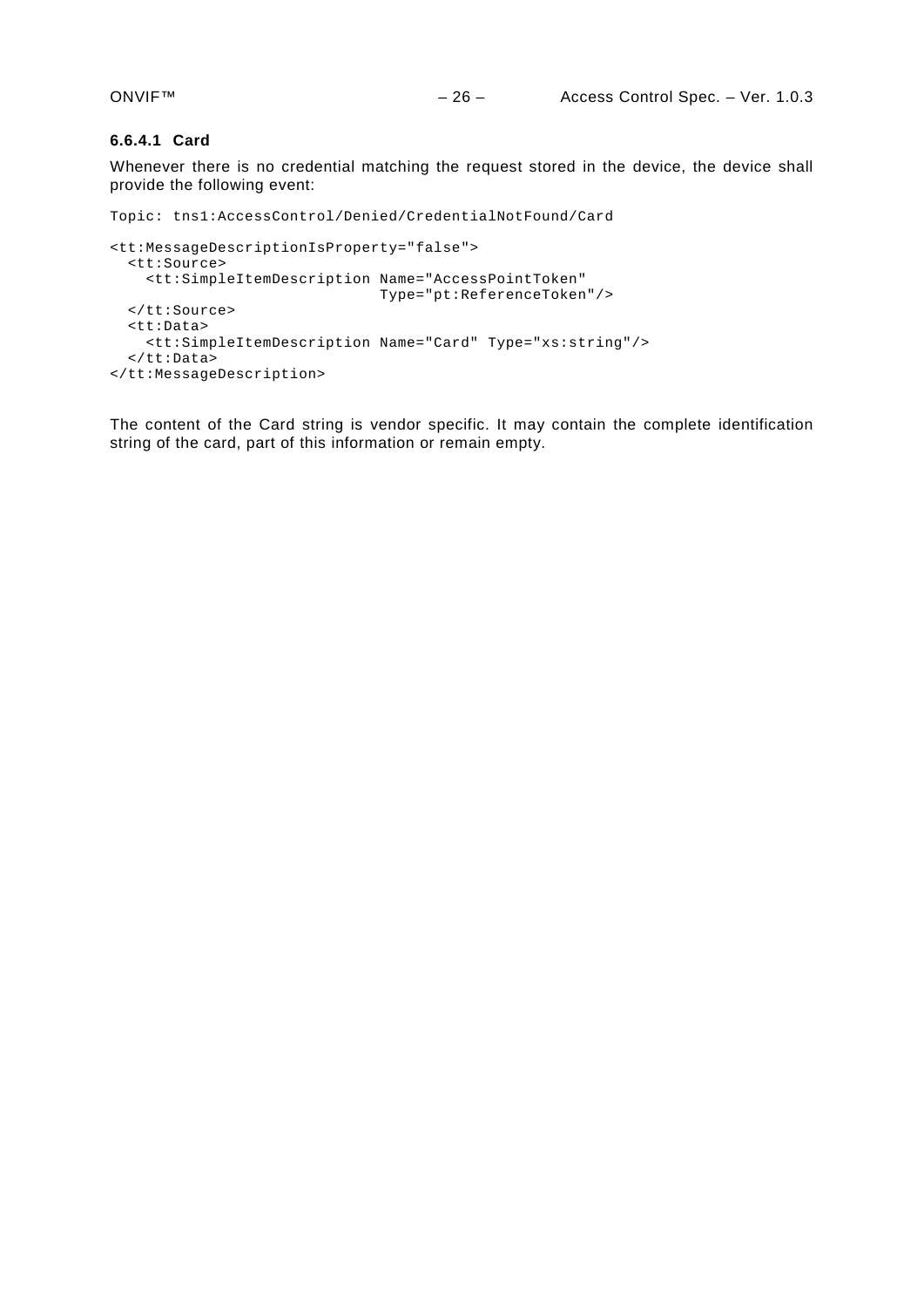#### <span id="page-26-0"></span>**6.7 Duress**

The device that signals support for Duress capability for a particular AccessPoint instance shall provide the following event whenever a condition of Duress is detected.

```
Topic: tns1:AccessControl/Duress 
<tt:MessageDescriptionIsProperty="false">
   <tt:Source>
     <tt:SimpleItemDescription Name="AccessPointToken"
                                Type="pt:ReferenceToken"/>
   </tt:Source>
   <tt:Data>
     <tt:SimpleItemDescription Name="CredentialToken"
                                Type="pt:ReferenceToken"/>
     <tt:SimpleItemDescription Name="CredentialHolderName"
                                Type="xs:string"/>
     <tt:SimpleItemDescription Name="Reason"
                                Type="xs:string"/>
   </tt:Data>
</tt:MessageDescription>
```
The data parameters CredentialToken and CredentialHolderName are optional and may be omitted for anonymous access.

#### <span id="page-26-1"></span>**6.8 External authorization**

#### <span id="page-26-2"></span>**6.8.1 General**

The device that signals support for ExternalAuthorization capability for a particular AccessPoint instance shall provide events defined in this section whenever it requests for external authorization. These notification messages shall be used in conjunction with corresponding Access Control service operations which provide feedback to device.

#### <span id="page-26-3"></span>**6.8.2 Anonymous**

Whenever a device that signals AnonymousAccess capability for particular AccessPoint instance requests external agent to authorize a person when credential information is not available, e.g. when a REX button has been pressed and operator's confirmation is needed,it shall provide the following event:

```
Topic: tns1:AccessControl/Request/Anonymous 
<tt:MessageDescriptionIsProperty="false">
   <tt:Source>
     <tt:SimpleItemDescription Name="AccessPointToken"
                               Type="pt:ReferenceToken"/>
   </tt:Source>
</tt:MessageDescription>
```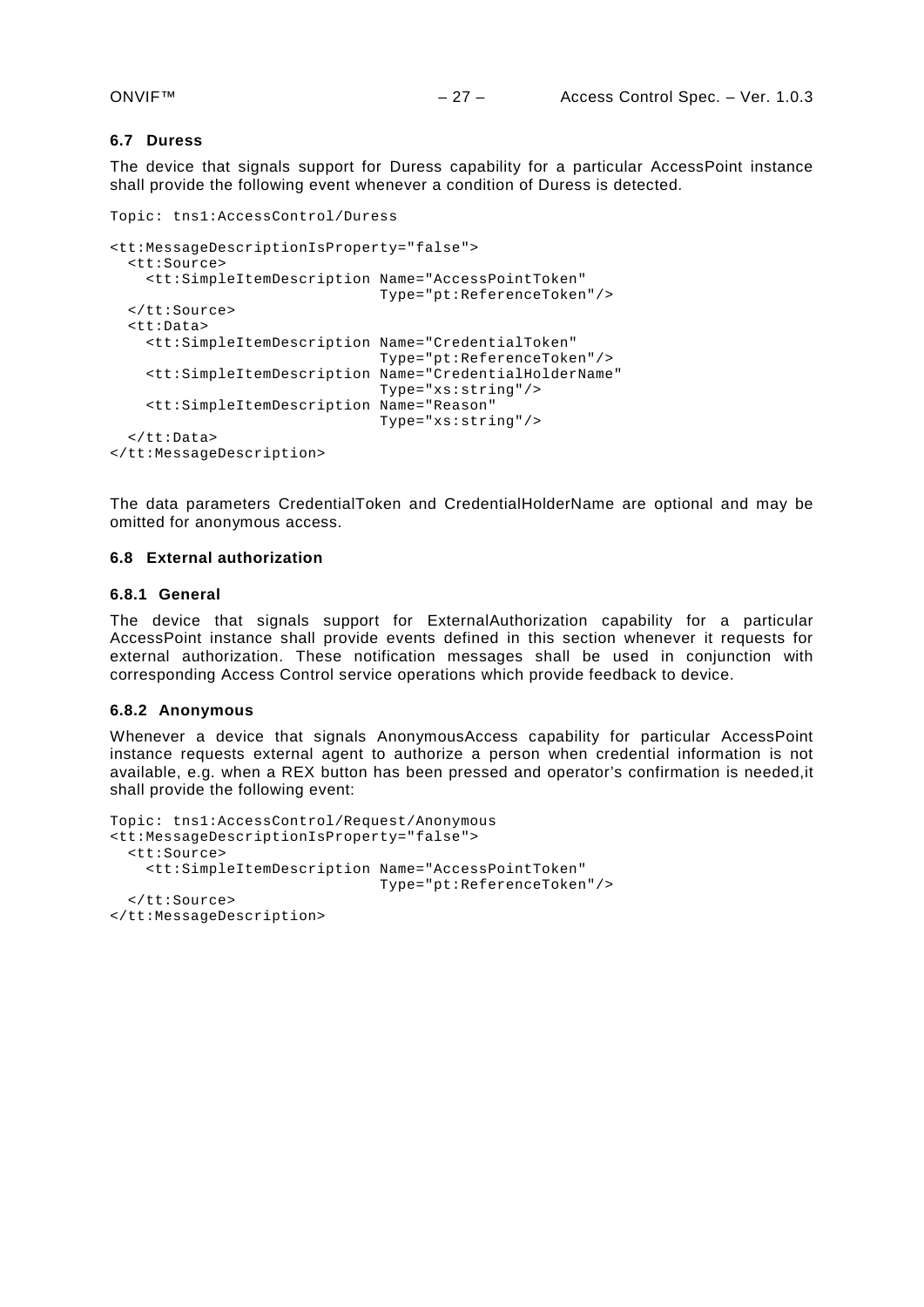#### <span id="page-27-0"></span>**6.8.3 Credential**

Whenever the device requests external agent to authorize a person, the device shall send the following event:

```
Topic: tns1:AccessControl/Request/Credential 
<tt:MessageDescriptionIsProperty="false">
   <tt:Source>
     <tt:SimpleItemDescription Name="AccessPointToken"
                                Type="pt:ReferenceToken"/>
   </tt:Source>
   <tt:Data>
     <tt:SimpleItemDescription Name="CredentialToken"
                                Type="pt:ReferenceToken"/>
     <tt:SimpleItemDescription Name="CredentialHolderName"
                                Type="xs:string"/>
   </tt:Data>
</tt:MessageDescription>
```
CredentialHolderName is optional and may be omitted or an empty string if it can not be resolved.

# <span id="page-27-1"></span>**6.8.4 Timeout**

A device shall provide the following event, whenever an external authorization request times out:

```
Topic: tns1:AccessControl/Request/Timeout
```

```
<tt:MessageDescriptionIsProperty="false">
   <tt:Source>
     <tt:SimpleItemDescription Name="AccessPointToken"
                               Type="pt:ReferenceToken"/>
  </tt:Source>
</tt:MessageDescription>
```
#### <span id="page-27-2"></span>**6.8.5 Example**

A client that implements support for external authorization typically listens to the AccessControl/Request/<subtopic> events. When any of these events arrive, they are evaluated. If access is granted or denied, the ExternalAuthorization command is called on the device.

#### <span id="page-27-3"></span>**6.9 Status changes**

#### **6.9.1 General**

The device shall provide the status change events to inform subscribed clients when the PACS entity status is changed. A device shall use the topics defined in this section associated with the respective message description.

#### <span id="page-27-4"></span>**6.9.2 Access Point**

The device that signals support for DisableAccessPoint capability for particular access point instance shall provide the following event whenever the state (enabled or disabled) of this access point is changed:

```
Topic: tns1:AccessPoint/State/Enabled
<tt:MessageDescriptionIsProperty="true">
   <tt:Source>
     <tt:SimpleItemDescription Name="AccessPointToken"
      Type="pt:ReferenceToken"/>
   </tt:Source>
   <tt:Data>
     <tt:SimpleItemDescription Name="State" Type="xs:boolean"/>
```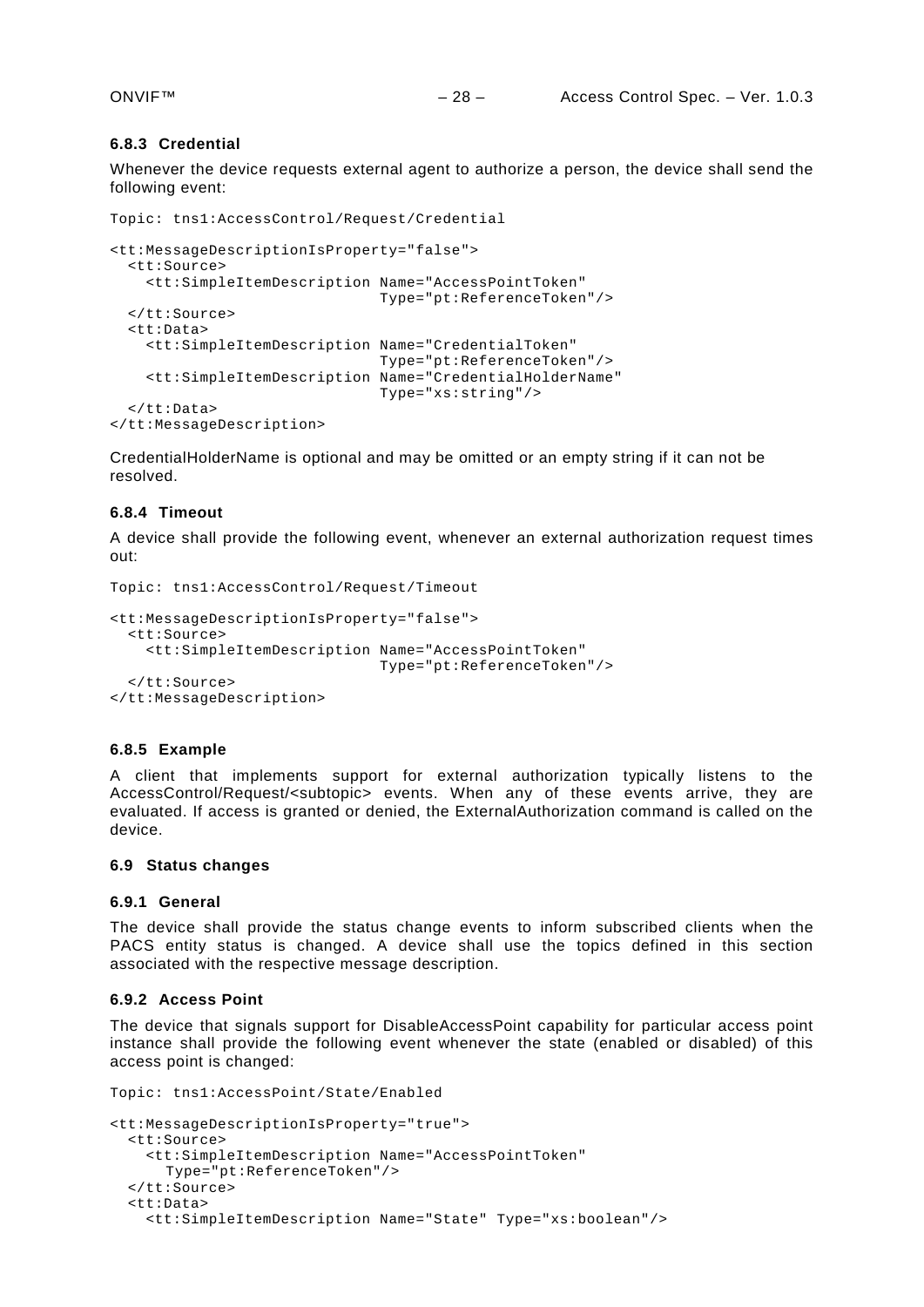```
 </tt:Data>
</tt:MessageDescription>
```
#### <span id="page-28-0"></span>**6.10 Configuration changes**

#### **6.10.1 General**

Whenever configuration data has been changed, added or been removed a device shall provide these events to inform subscribed clients.

# <span id="page-28-1"></span>**6.10.2 Access Point**

Whenever important configuration data for an AccessPoint is changed or an AccessPoint is added, the device shall provide the following event:

```
Topic: tns1:Configuration/AccessPoint/Changed
```

```
<tt:MessageDescriptionIsProperty="false">
  <tt:Source>
    <tt:SimpleItemDescription Name="AccessPointToken" 
      Type="pt:ReferenceToken"/>
   </tt:Source>
</tt:MessageDescription>
```
Whenever an AccessPoint is removed, the device shall provide the following event:

```
Topic: tns1:Configuration/AccessPoint/Removed
```

```
<tt:MessageDescriptionIsProperty="false">
  <tt:Source>
     <tt:SimpleItemDescription Name="AccessPointToken" 
      Type="pt:ReferenceToken"/>
   </tt:Source>
</tt:MessageDescription>
```
# <span id="page-28-2"></span>**6.10.3 Area**

Whenever configuration data for an Area is changed or an Area is added, the device shall provide the following event:

```
Topic: tns1:Configuration/Area/Changed
<tt:MessageDescriptionIsProperty="false">
   <tt:Source>
     <tt:SimpleItemDescription Name="AreaToken" Type="pt:ReferenceToken"/>
   </tt:Source>
</tt:MessageDescription>
```
Whenever an Area is removed, the device shall provide the following event:

Topic: tns1:Configuration/Area/Removed

```
<tt:MessageDescriptionIsProperty="false">
   <tt:Source>
     <tt:SimpleItemDescription Name="AreaToken" Type="pt:ReferenceToken"/>
   </tt:Source>
</tt:MessageDescription>
```